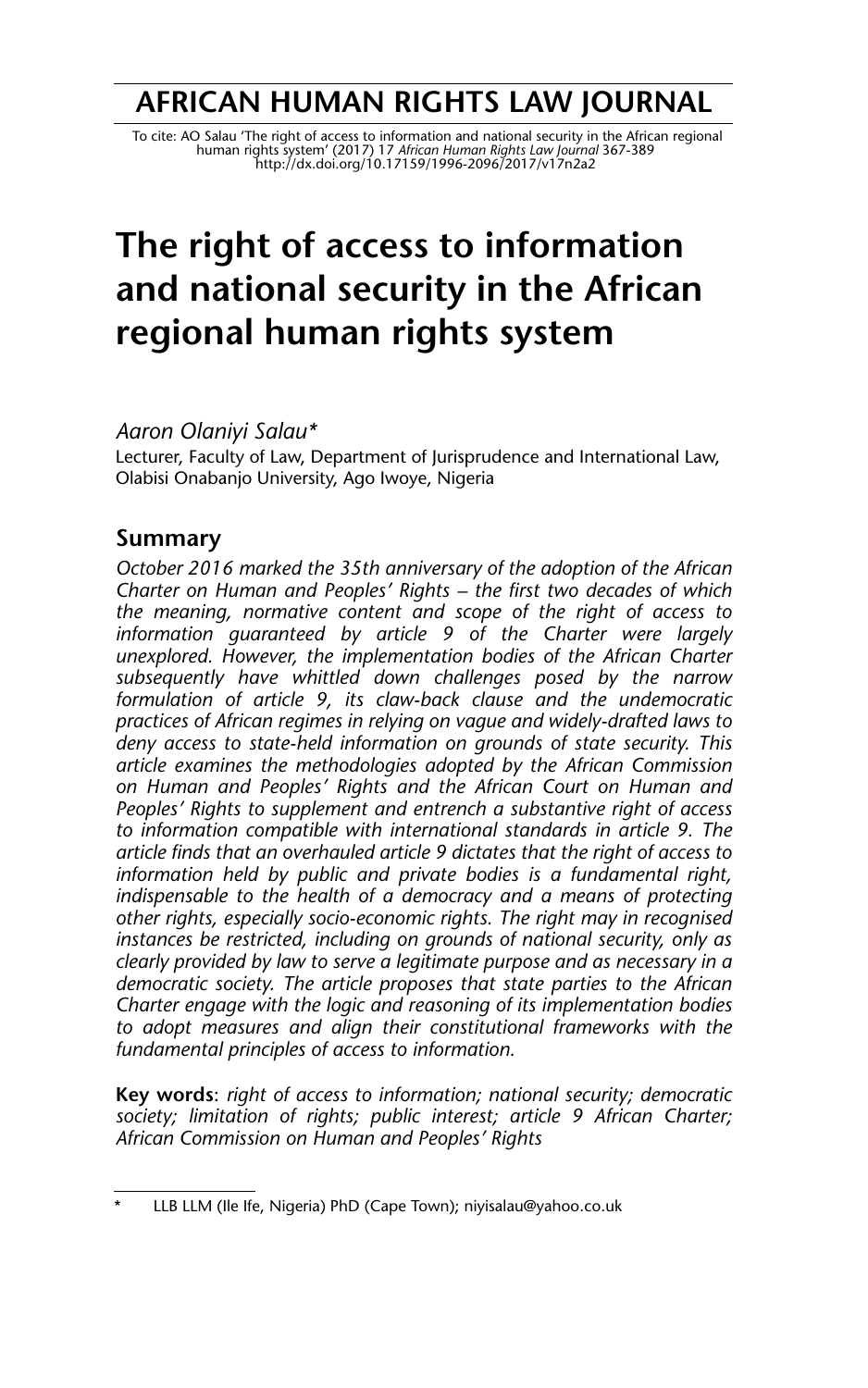## **1 Introduction**

The right of access to information<sup>1</sup> is the hallmark of an effective constitutional democracy.2 This right is a component of the broader right to freedom of expression recognised in basic instruments of the United Nations  $(UN)^3$  and regional human rights systems.<sup>4</sup> The right of access to information has gained recognition as a stand-alone right guaranteed in constitutions and other laws.<sup>5</sup> The right imposes a duty on the state to facilitate access of everyone<sup>6</sup> to information held by public bodies<sup>7</sup> in any accessible form or retrieval systems, howsoever produced.8 Nevertheless, international human rights law recognises the significance of varied backgrounds in which human rights – including the right of access to information – must be protected.<sup>9</sup> 'The African human rights system', which is the totality of human rights protection under the auspices of the African Union (AU),  $^{10}$  is

<sup>1</sup> T Mendel *Freedom of information: A comparative legal survey* (2008) iii, https:// www.law.yale.edu/system/files/docume...ndel\_book\_%2528Eng%2529.pdf (accessed 7 October 2017). Freedom of information technically means and is 'commonly understood as the right to access information held by public bodies'. In this article, the 'right of access to information' is used throughout except as otherwise indicated.

<sup>2</sup> J Fitzpatrick 'Introduction' in S Coliver & P Hoffman (eds) *Secrecy and liberty: National security, freedom of expression and access to information* (1999) xi.

<sup>3</sup> Art 19(1) Universal Declaration of Human Rights, UN General Assembly Resolution 217 A (III), 10 December 1948; art 19(1) International Covenant on Civil and Political Rights, UN General Assembly Resolution 2200 A (XXI), adopted 16 December 1966, entered into force 23 March 1976.

<sup>4</sup> Art 13(1) American Convention on Human Rights, adopted at San José, Costa Rica, 22 November 1969, OAS Treaty Series 36, entered into force 18 July 1978; art 10(1) European Convention for the Protection of Human Rights and Fundamental Freedoms, ETS 5, adopted 4 November 1950, entered into force 3 September 1953; art 9 African Charter on Human and Peoples' Rights, adopted at Nairobi, Kenya, 26 June 1981, OAU Doc CAB/LEG/67/3 Rev 5, 21 ILM 58 (1982), entered into force 21 October 1986.

<sup>5</sup> United Nations Development Programme *Right to information practical guidance note* UNDP (2004) 8.

The extent to which non-citizens or residents in a country have rights of access to information varies from one jurisdiction to another. However, this is the plain meaning of the right. See C Darch & PG Underwood *Freedom of information and the developing world: The citizen, the state and models of openness* (2010) 76.

<sup>7</sup> Including private bodies executing public functions or utilising state funds. See A Roberts 'Structural functionalism and the right to information' in R Calland & A Tilley (eds) *The right to know, the right to live: Access to information and socioeconomic justice* (2002) 28-46.

<sup>8</sup> UN Special Rapporteur on Freedom of Opinion and Expression, 1997 Report to the UN Commission on Human Rights.

<sup>9</sup> Vienna Declaration and Programme of Action, adopted by the World Conference on Human Rights in Vienna on 25 June 1993, paras 2, 5, 8, 18, 19, 27 & 38.

<sup>10</sup> Established to replace the Organisation of African Unity (OAU) through the Constitutive Act of the African Union, OAU Doc CAB/LEG/23.15, adopted by the OAU Assembly of Heads of State and Government at the 36th ordinary session of the OAU held on 11 July 2000 in Lomé, Togo, entered into force 26 May 26 2001 (CAAU), art 2.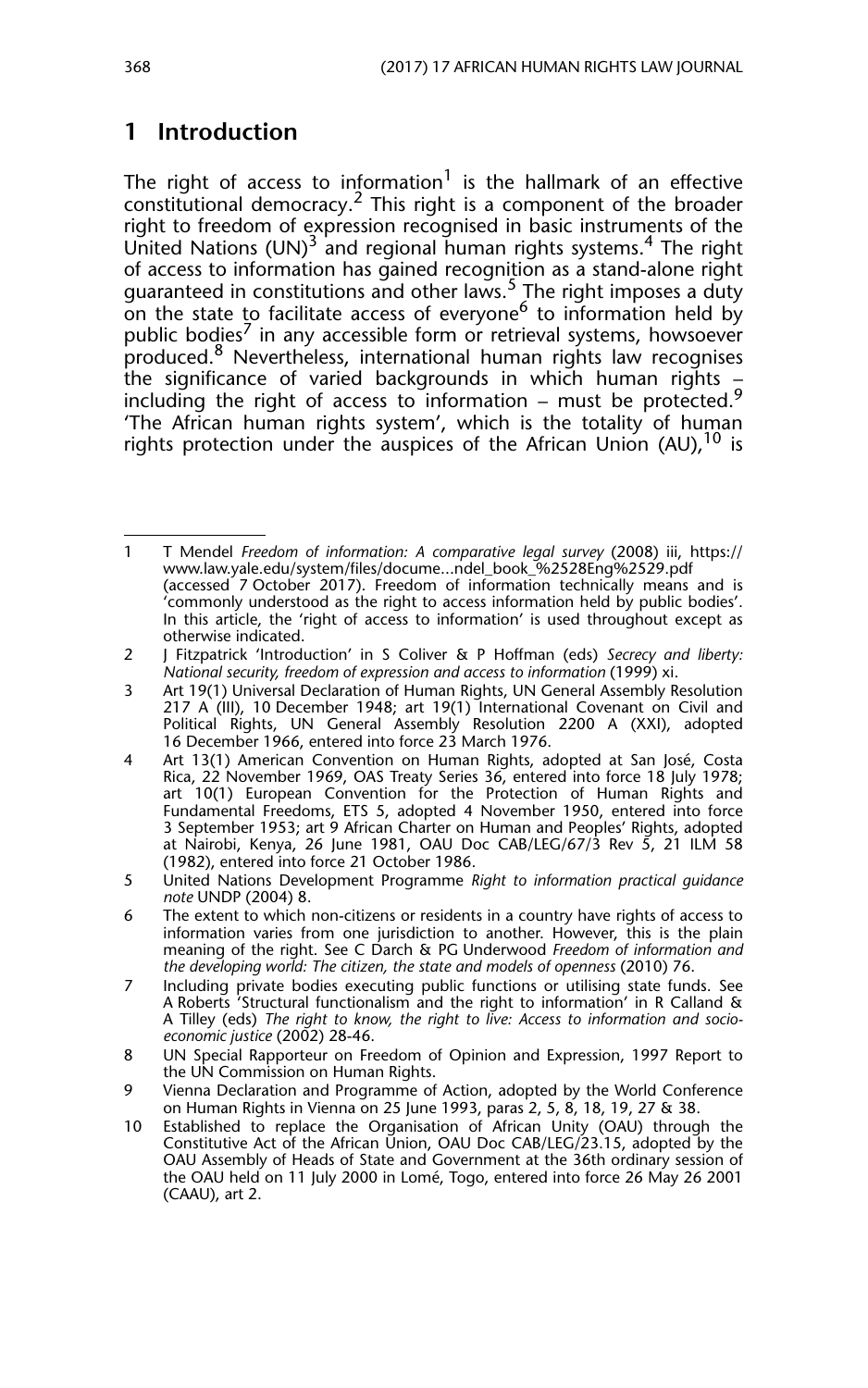one such system.<sup>11</sup> Significant similarities and marked differences exist in article 19 of the UN International Covenant on Civil and Political Rights (ICCPR), article 9 of the African Charter on Human and Peoples' Rights (African Charter) and corresponding provisions in comparative regional instruments.<sup>12</sup> The content, scope and extent to which the right of access to information in practice is respected also differ.<sup>13</sup> This necessitates an analysis of the guarantee of these rights in the African human rights system,  $14$  taking a cue from the emerging praxis in the older UN and Inter-American human rights systems.<sup>13</sup> For instance, the Inter-American Court has interpreted the right to seek and receive information in article 13 of the American Convention on Human Rights as encompassing the right of access to information subject to imminent threats to national security.<sup>16</sup> Article 13 differs slightly from article 10 of the European Convention, which protects the right 'to receive and impart information' *simpliciter*. By contrast,

- 12 Art 13 African Charter; art 10 European Convention.
- 13 P de Vos '*Grootboom*: The right of access to housing and substantive equality as contextual fairness' (2001) 17 *South African Journal on Human Rights* 258 261-262. The European Court of Human Rights in *Leander v Sweden* ECtHR 26 March 1987 para 74; *Gaskin v United Kingdom* ECtHR 7 July 1989 para 52; and *Guerra v Italy* ECtHR 9 February 1998 para 53, and line of cases, continues to the maintain 'that freedom to receive information … basically prohibits a government from restricting a person from receiving information that others wish or may be willing to impart to him. That freedom cannot be construed as imposing on a state, in circumstances such as those of the present case, positive obligations to collect and disseminate information of its own motion.' See W Hins & D Voorhoof 'Access to state-held information as a fundamental right under the European Convention on Human Rights' (2007) 3 *European Constitutional Law Review* 114 117-118 (reiterating that the words 'in circumstances such as those of the present case' connote that a positive obligation for the state might in certain situations exist).
- 14 The system's key instruments recognising access to information include the African Charter, art 9; the African Charter on Democracy, Elections and Governance, adopted 30 January 2007, entered into force 15 February 2012, art 19(2) (states' obligation to guarantee 'free access to information'); the African Charter on Values and Principles of Public Service and Administration, adopted 31 January 2011, entered into force 23 July 2016, art 6; the African Youth Charter, adopted 2 July 2006, entered into force 8 August 2009, art 3(d) (states' obligation to provide access to information for young people to learn their rights and responsibilities); the African Charter on Statistics, adopted 4 February 2009, entered into force 8 February 2015, art 2(1) (the Charter provides a policy framework for the collection of statistical data and information); the AU Convention on Preventing and Combating Corruption, adopted 1 July 2003, entered into force 5 August 2006, art 9 (mandating the adoption of 'legislative and other measures' to give effect to the right of access to information); the Protocol to the African Charter on Human and Peoples' Rights on the Rights of Women in Africa.
- 15 CA Odinkalu 'The individual complaints procedures of the African Commission on Human and Peoples' Rights: A preliminary assessment' (1998) 8 *Transnational Law and Contemporary Problems* 359 361 (footnotes 8-10) (describing the background and some institutions associated with the earlier establishment of the American and European systems).
- 16 *Claude Reyes & Others v Chile* (19 September 2006) Series C 151, para 77 (Inter-American Court of Human Rights) https://www.corteidh.or.cr/docs/casos/articulos /seriec\_151\_ing.doc (accessed 10 November 2016).

<sup>11</sup> See eg F Viljoen *International human rights law in Africa* (2012) ch 8; SA Yeshanew & S Alemahu *The justiciability of economic, social and cultural rights in the African regional human rights system: Theory, practice and prospect* (2013).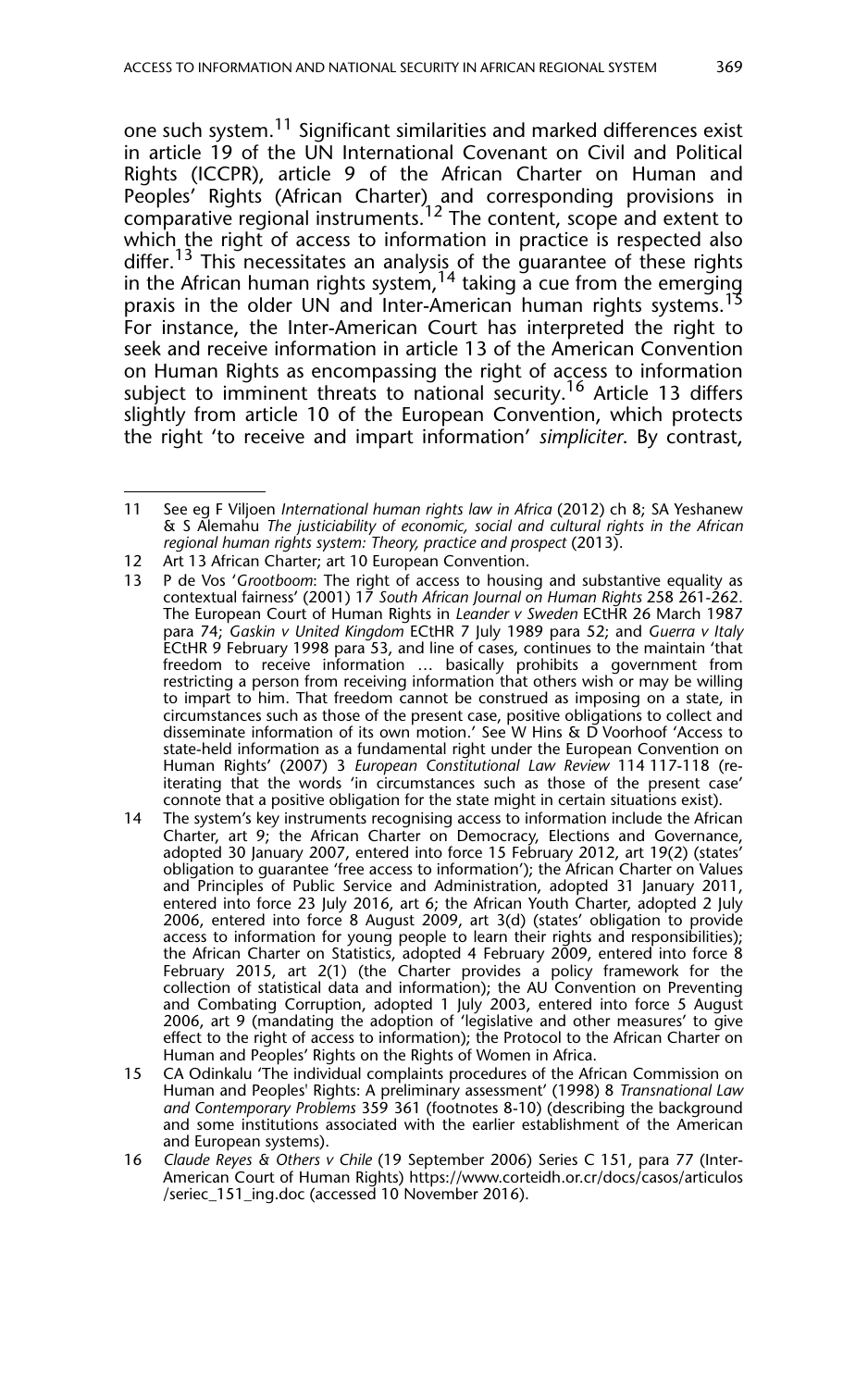article 9(1) of the African Charter modestly guarantees 'the right to receive information'. The pertinent question then is to what extent the African human rights system respects the right of access to information. Can this right be restricted in the interests of national security of states? This article claims that the African human rights system recognises the right, particularly through article 9 of the African Charter, the exercise of which may not be restricted on national security grounds unless, as demonstrably justified by law, for a legitimate purpose and as necessary in a democratic society. To demonstrate the claim, part 1 sets out the discussion's context. Part 2 of the article appraises the development of the right of access to information standards and national security limitations thereto. Part 3 evaluates the right of access to information standards in the African Charter and national security exceptions, while part 4 evaluates legislative compliance by African countries with regional standards enunciated in part 3. Part 5 is the conclusion.

## **2 Right of access to information: Development, rationale and normative scope**

The growing importance of the right to information in contemporary  $times<sup>17</sup>$  came about for several reasons. As Bovens argues, citizens' access to information on democratic governance enhances public control of government, which is likely to abuse public power when such access is lacking.<sup>18</sup> Moreover, the quality of democratic processes is strengthened by public participation in decision making by well-informed citizens.<sup>19</sup> Therefore, since democracy exists to safeguard the public interest,  $20$  a legally-enforceable right to information on how people are governed will boost public confidence in government and enhance accountability.<sup>21</sup> Furthermore, access to information is a vital tool to combat corruption by making government activities more transparent and the concealment of

<sup>17</sup> By 28 September 2017, 117 counties had legislation on the right of access to information while many have adopted constitutions protecting the right. See freedominfo.org, 'FOI Regimes' https://www.freedominfo.org/regions/global/foiregimes/ (accessed 4 October 2017).

<sup>18</sup> M Bovens 'Information rights: Citizenship in the information society' (2002) 10 *Journal of Political Philosophy* 317-341.

<sup>19</sup> AS Mathews *The darker reaches of government*: *Access to information about public administration in the United States, Britain and South Africa* (1978) 8.

<sup>20</sup> A Downs 'The public interest: Its meaning in a democracy' (1962) 29 *Social Research* 1 20.

<sup>21</sup> Preamble to Council of Europe Convention on Access to Official Documents http:/ /www.conventions.coe.int/Treaty/EN/Treaties/Html/205.htm (accessed 25 August 2013).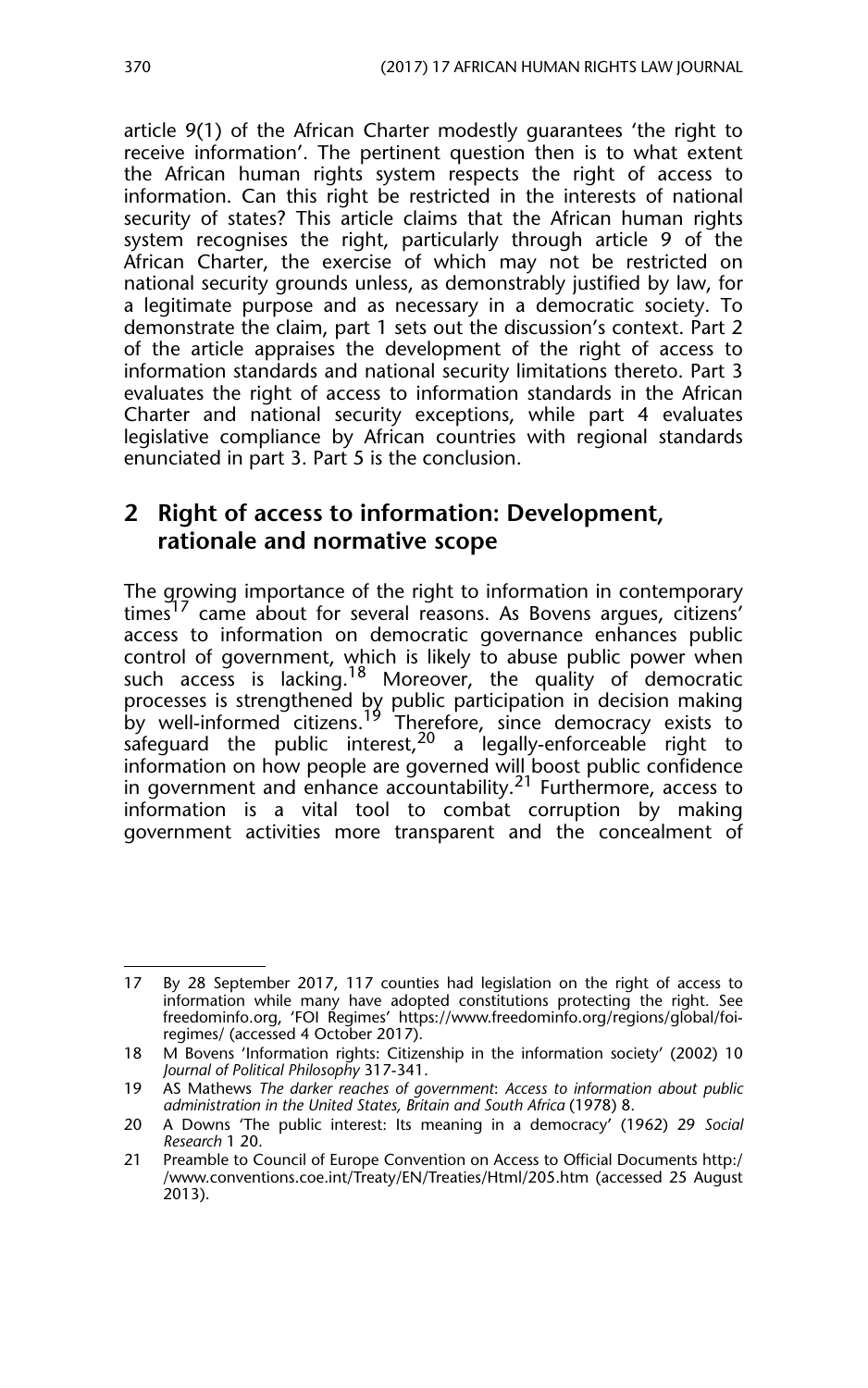illegalities more difficult.<sup>22</sup> This is predicated on the fact that official information actually belongs to the people. From another angle, Darch and Underwood posit that freedom of information is important as a leverage right,  $23^{\circ}$  a concept traceable to Jagwanth who argued that citizens' ability to enjoy socio-economic rights is enhanced by being able to utilise available information to compel government's performance of its obligations.<sup>24</sup> Thus, the force of the argument that democracy provides one of the philosophical foundations for human rights<sup>25</sup> has a greater impact to support the right to information, but the effective realisation of this right often depends on the reading of the relevant provisions.

#### **2.1 International right of access to information standards**

In 1946, the UN General Assembly initiated the future discourse on the right to information when it stated that '[f]reedom of information is … the touchstone of all the freedoms to which the UN is consecrated'.<sup>26</sup> Furthermore, article 19 of the ICCPR provides as follows:

- 1 Everyone shall have the right to hold opinions without interference.
- 2 Everyone shall have the right to freedom of expression; this right shall include freedom to seek, receive and impart information and ideas of all kinds, regardless of frontiers, either orally, in writing or in print, in the form of art, or through any other media of his choice.

Although article 19 of the ICCPR did not originally contemplate the right to information,<sup>27</sup> starting from 1995 UN bodies were able to draw on freedom of expression as encompassing the right to information. For instance, the UN Special Rapporteur on Freedom of Expression stated that '[f]reedom will be bereft of all effectiveness if the people have no access to information',  $28$  and has continued to emphasise the fundamental nature of the right to information.<sup>29</sup> In 1997, the UN Special Rapporteur acknowledged that the right to 'seek, receive and impart information' enshrined in article 19 of the Universal Declaration 'imposes a positive obligation on states to ensure access to information, particularly with regard to information

<sup>22</sup> AS Cordis & PL Warren *Sunshine as a disinfectant: The effect of state freedom of information act laws on public corruption* http://workspace.unpan.org/sites/ Internet/Documents/Sunshine%20as% 20disinfectant.pdf (accessed 14 October 2017).

<sup>23</sup> Darch & Underwood (n 6 above) ch 2.

<sup>24</sup> S Jagwanth 'The right to information as a leverage right' in Calland & Tilley (n 7 above) 3.

<sup>25</sup> M Nowak *Introduction to the international regime for human rights* (2003) 46.

<sup>26</sup> UNGA Resolution 59(1) of 14 December 1946.

<sup>27</sup> Mendel (n 1 above).

<sup>28 1995</sup> Report to the UN Commission on Human Rights (UNCHR), UN Doc E/CN.4/ 1995/32 para 35.

<sup>29</sup> See ECOSOC Commission on Human Rights Report of the Special Rapporteur, UN Doc E/CN.4/1997/31, para 5 (4 February 1997).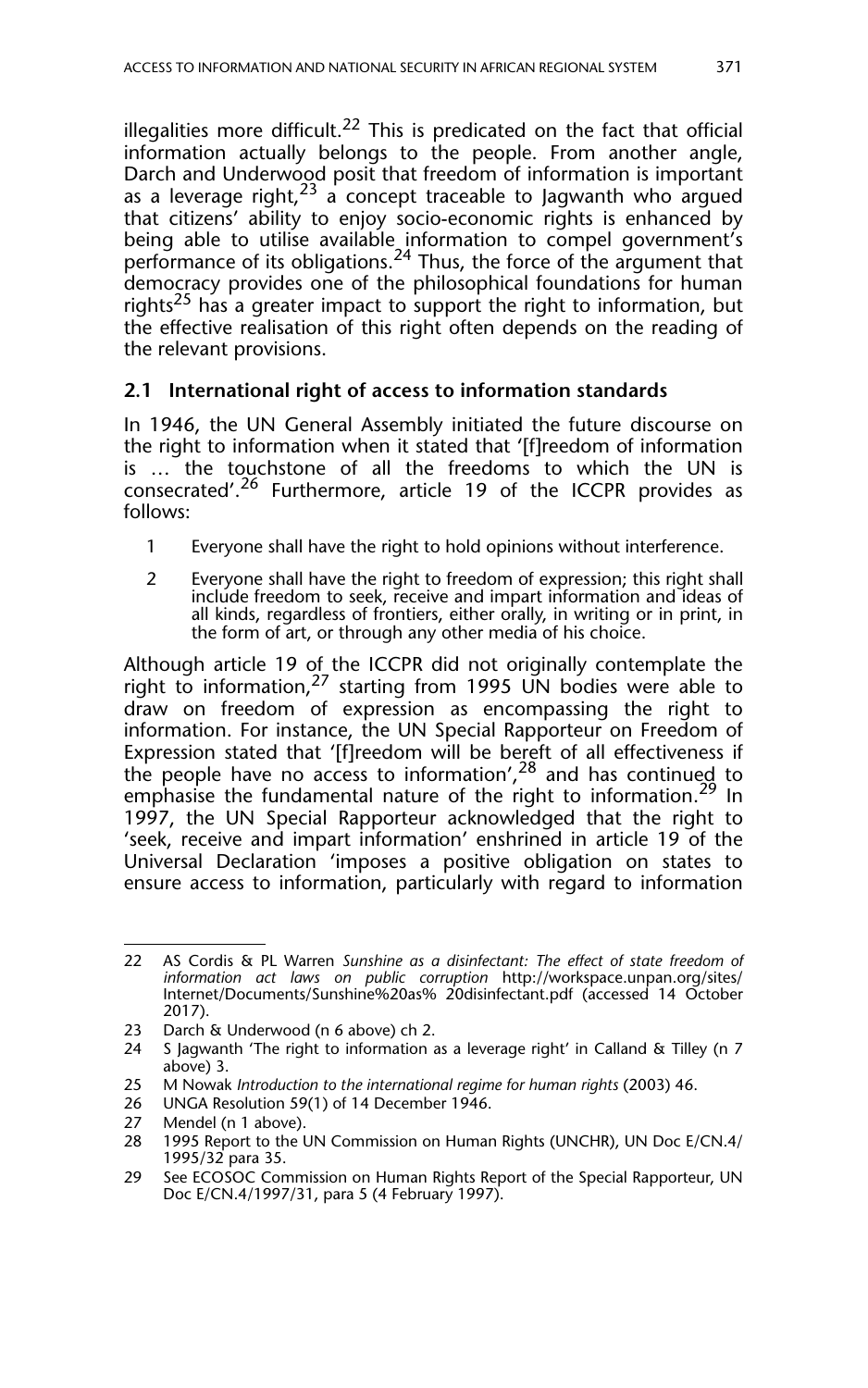held by the government in all types of storage and retrieval systems'.<sup>30</sup> In 1999, the UN Special Rapporteur and two other special mechanisms in their Joint Declaration on freedom of information stated<sup>31</sup>

Implicit in freedom of expression is the public's right to open access to information and to know what governments are doing on their behalf, without which truth would languish and people's participation in government would remain fragmented.

In their 2004 Joint Declaration, the three special mechanisms elaborated further: 32

The right to access information held by public authorities is a fundamental human right which should be given effect at the national level through comprehensive legislation (for example Freedom of Information Acts) based on the principle of maximum disclosure, establishing a presumption that all information is accessible subject only to a narrow system of exceptions.

The Human Rights Committee (HRC) in General Comment 34 firmly located the right to information among civil and political rights by stating categorically that article 19(2) of the ICCPR embraces the right to information held by public bodies regardless of the form in which the information is stored, its source and production date. $33$ Consequently, Article 19, an activist body, developed nine principles on states' obligations to enact right to information laws in its Principles on Freedom of Information Legislation.<sup>34</sup> These encapsulate the minimum standards for right to information laws. 'Maximum disclosure' confirms the obligation to release all official information except in clear and narrow exceptions. 'Obligation to publish' establishes the obligation to proactively publish public interest information. The 'promotion of open government' principle recognises states' obligations to tackle government secrecy. 'Limited scope of exemptions' prohibits exemptions that protect government from embarrassment or the exposure of wrongdoing by subjecting non-disclosure to a public interest override. Lastly, a right to information or freedom of information law has primacy over secrecy

<sup>30</sup> Report of the Special Rapporteur, UN Doc E/CN.4/1998/40, para 14 (28 January 1998). The Commission on Human Rights welcomed the view in Res E/CN.4/ 1998/42, para 2 (17 April 1998).

<sup>31</sup> International Mechanisms for Promoting Freedom of Expression Joint Declaration, adopted 26 November 1999 https://www.article19.org/pdfs/igo-documents/ threemandates-dec1999.pdf (accessed 10 October 2017).

<sup>32</sup> Adopted 6 December 2004 https://www.unhchr.ch/huricane/huricane.nsf/0/ 9A56F80984C8BD5EC1256F6B005C47F0?openocument (accessed 2 October 2017).

<sup>33</sup> HRC, General Comment 34 para 18.<br>34 Drawing on international and region

Drawing on international and regional standards, evolving state practice, and the general principles of law recognised by the community of nations.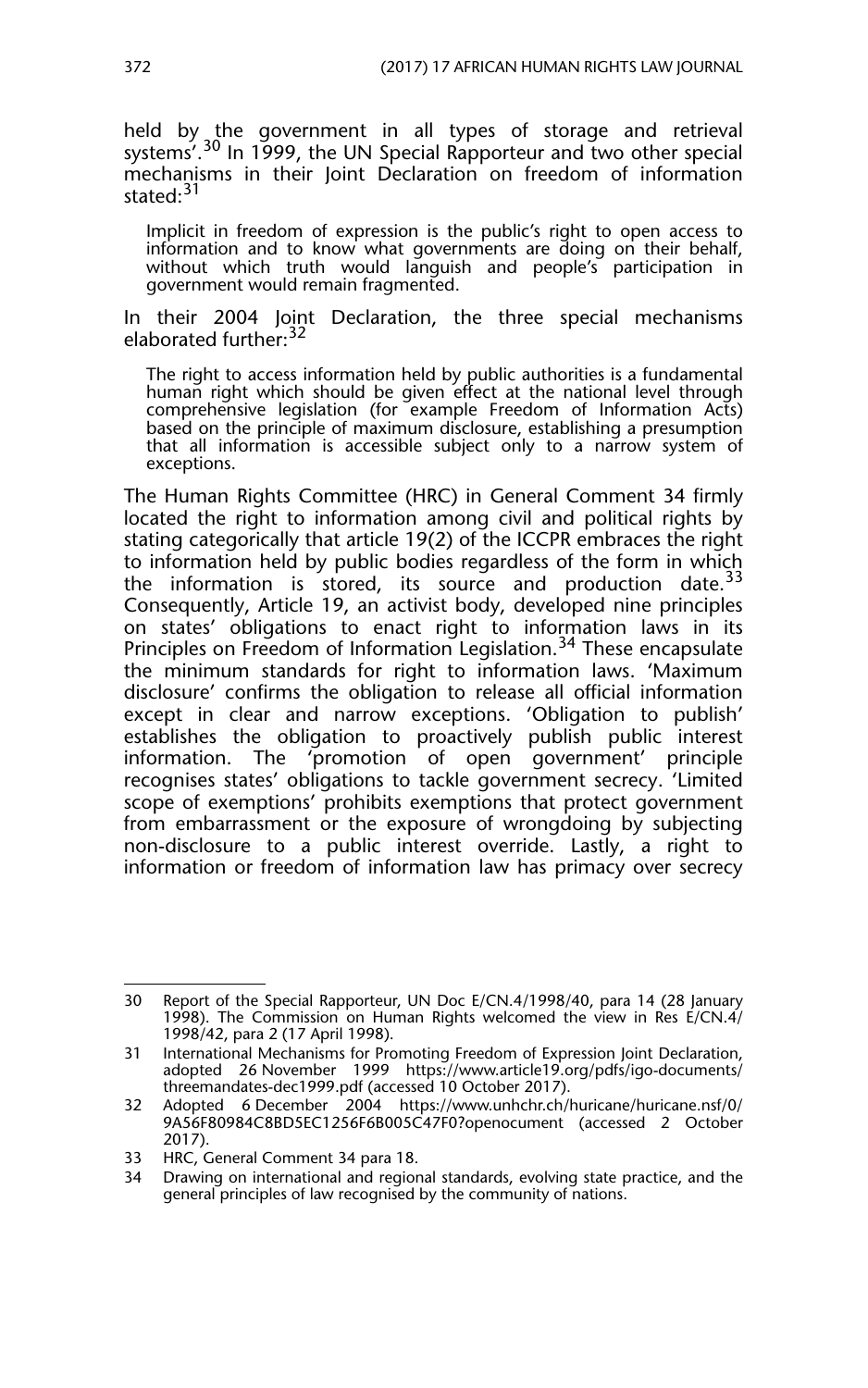laws. The UN Special Rapporteur has endorsed these principles,<sup>35</sup> but the Inter-American Court of Human Rights made the first regionallybinding judicial decision recognising the right to information as a stand-alone right inculcating these principles. *Claude Reyes & Others v Chile*, 36 the October 2006 landmark judgment of the Inter-American Court, pertains to the Chilean government's failure to document and<br>respond to requests for documentary information on the respond to requests for documentary information on the environmental risks of a logging project, based on a textual interpretation and theoretical analysis of article 13(1), which reads:

Everyone shall have the right to freedom of thought and expression. This right shall include freedom to seek, receive, and impart information and ideas of all kinds, regardless of frontiers …

The Court declared that the rights to 'seek' and 'receive' information

[p]rotect[s] the right of every person to request access to the information under the control of the state … and to receive the said information and the positive obligation of the state to provide it ... except in cases in which<br>a legitimate restriction is applied.<sup>37</sup>

The decision significantly opens a vista for the enriching of interregional access to information jurisprudence because regional bodies, including those on the African continent, can draw inspiration from *Claude Reyes*.

#### **2.2 African right of access to information standards**

The African Charter provides in article 9:

- 1 Every individual shall have the right to receive information.
- 2 Every individual shall have the right to express and disseminate his opinions within the law.

According to the African Commission on Human and Peoples' Rights (African Commission), article 9 signifies that freedom of expression is a basic right vital to personal development and civic participation.<sup>38</sup> Beyond that, article 9 as narrowly phrased does not guarantee the right to obtain information which the state may not be willing to release.<sup>39</sup> Nevertheless, this harsh reality has been toned down drastically by the Commission. The Commission is mandated 'to promote human and peoples' rights and ensure their protection in Africa<sup>'40</sup> and to monitor the Charter's implementation particularly

<sup>35</sup> A Hussain *Report of the UN Special Rapporteur on the Promotion and Protection of the Right to Freedom of Opinion and Expression* submitted in accordance with Human Rights Commission Resolution 1999/36, Doc E/CN.4/2000/63 (5 April 2000).

<sup>36</sup> See https://www./justiceinitiative.org/db/resources2?res\_id=103448 (accessed 4 October 2017).

<sup>37</sup> *Claude Reyes & Others v Chile* (n 16 above).

<sup>38</sup> *Media Agenda v Nigeria* (2000) AHRLR 200 (ACHPR 1998) para 54.

<sup>39</sup> CE Welch Jr 'The African Charter and freedom of expression in Africa' (1998) 4 *Buffalo Human Rights Law Review* 112-113.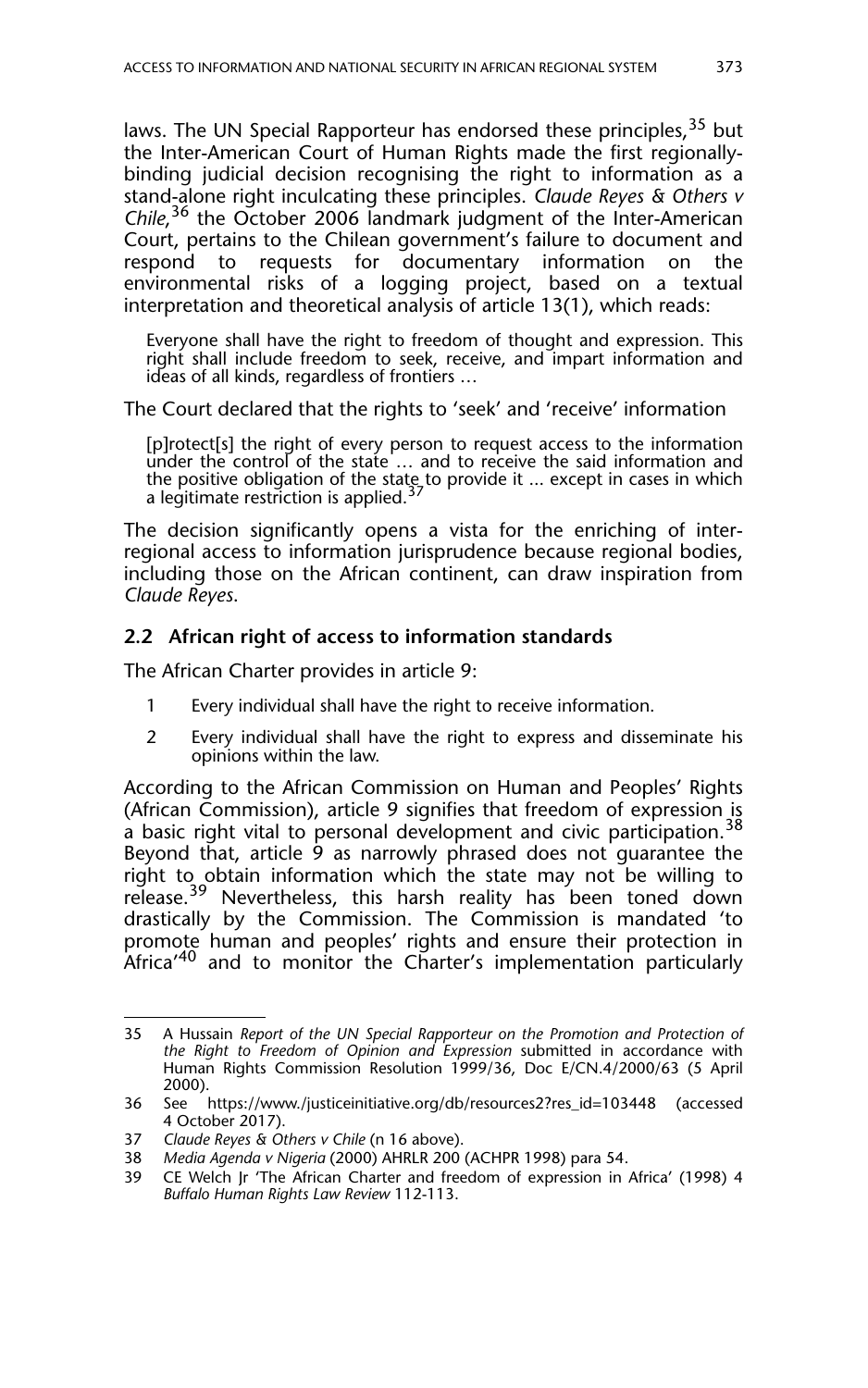through its protective mandate, $41$  which extends over state parties and persons subject to the African Charter.<sup>42</sup> The African Commission has adopted a creative interpretive approach based on the interrelatedness of rights, $43$  positive obligations and implied rights to develop otherwise poorly-drafted Charter provisions, especially those on socio-economic rights.<sup>44</sup> As the African Commission rightly observed in *Social and Economic Rights Action Centre (SERAC) & Another v Nigeria* (*SERAC*):45

Clearly, collective rights, environmental rights, and economic and social rights are essential elements of human rights in Africa. The African Commission will apply any of the diverse rights contained in the African Charter. It welcomes this opportunity to make clear that there is no right in the African Charter that cannot be made effective.

It would be appropriate to examine each of these three vital concepts further.

#### **2.2.1 Positive obligations**

Positive obligations emanate from article 1 of the African Charter, which provides:

The member states of the Organization of African Unity parties to the present Charter shall recognize the rights, duties and freedoms enshrined in this Charter and shall undertake to adopt legislative or other measures to give effect to them.

Starting essentially with *SERAC*, 46 the African Commission has constantly maintained that article 1 places binding negative and positive obligations on states like comparable international treaties.<sup>47</sup> although it is sometimes inconsistent in the application of this principle.48 The *SERAC* communication alleged that environmental pollution arising from oil exploration in Ogoniland by the Nigerian government and a foreign company, Shell Petroleum, contaminated food sources, occasioned the loss of livelihoods and risks to human health. SERAC claimed that the respondents refused to inform the Ogonis of the harmful effects of oil production or involve them in the

<sup>40</sup> Art 30 African Charter.

<sup>41</sup> Arts 45(1)(a), (b) & (c), (2), (3) & (4) African Charter; Viljoen (n 11 above) ch 8.

<sup>42</sup> Viljoen (n 41 above) 204-205.

<sup>43</sup> See the African Charter, 8th preambular paragraph; arts 1-13 & 14-26.

<sup>44</sup> P de Vos 'A new beginning – The enforcement of social, economic and cultural rights under the African Charter on Human and Peoples' Rights' (2004) 8 *Law, Democracy and Development* 1.

<sup>45 (2001)</sup> AHRLR 60 (ACHPR 2001) para 68.

<sup>46</sup> As above.<br>47 Association

<sup>47</sup> *Association of Victims of Post-Electoral Violence and Another v Cameroon* (2009) AHRLR 47 (ACHPR 2009) paras 88, 122-130 (the extent of a state's responsibility for acts of non-state actors); *Sudan Human Rights Organisation & Another v Sudan* (2009) AHRLR 153 (ACHPR 2009) (*COHRE* case) paras 191 & 248.

<sup>48</sup> INTERIGHTS the International Centre for the Legal Protection of Human Rights<br>
'Our cases' https//.www.interights.org/our-cases/26/index.html (accessed https//.www.interights.org/our-cases/26/index.html (accessed 5 October 2016).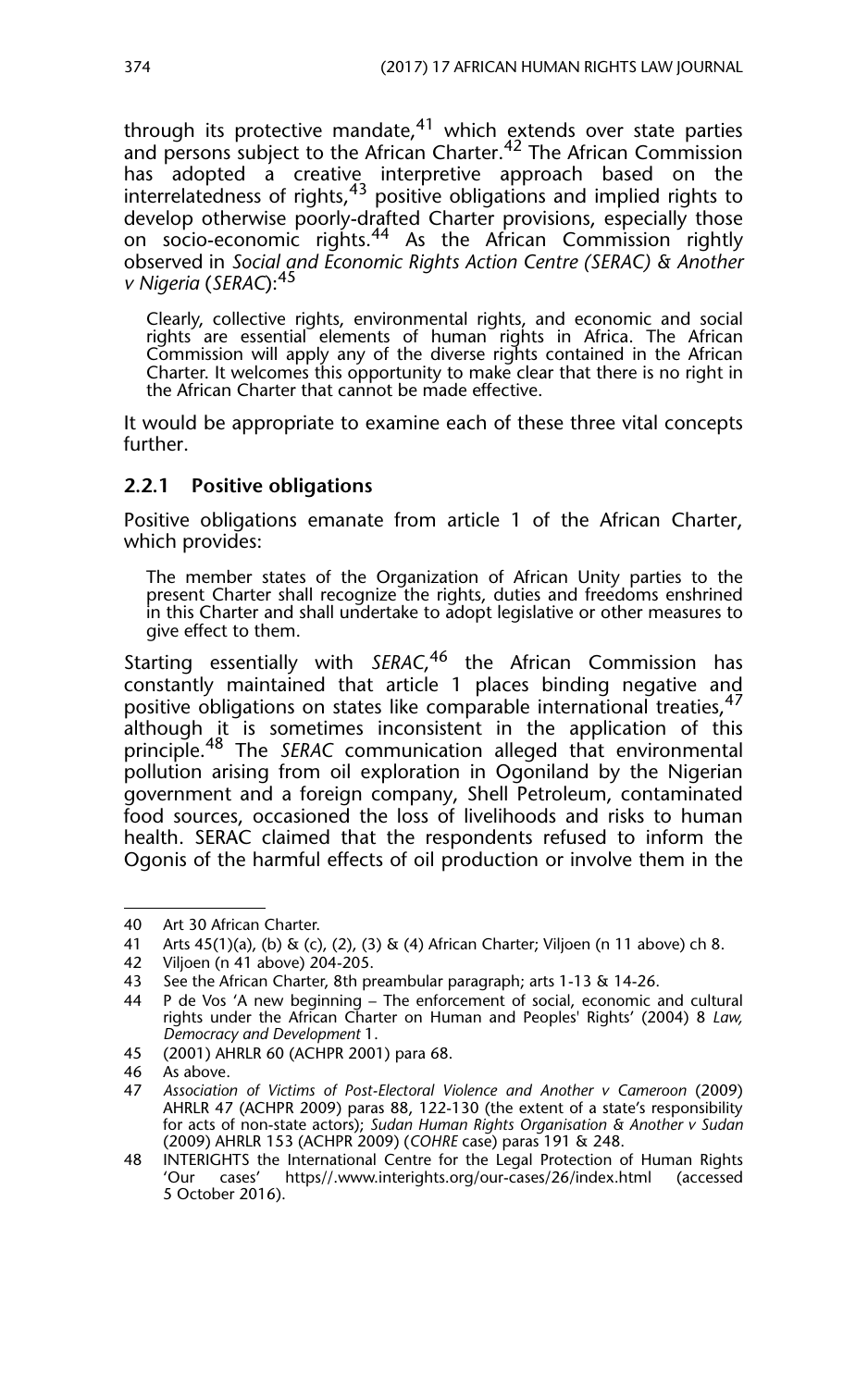development of their resources, but deployed military forces to destroy Ogoni houses contrary to Charter protections. The African Commission decided that all rights generate at least four levels of duties – 'the duty to respect, protect, promote, and fulfil these rights' which 'entail a combination of negative and positive duties'.<sup>49</sup> The duty to respect entails non-interference with rights.<sup>50</sup> The duty to protect requires taking appropriate measures to prevent rights violations.<sup>51</sup> The duty to promote requires the facilitation of rights enjoyment by relevant means.<sup>52</sup> The obligation to fulfil dictates the actualisation of rights through direct provision of basic needs and services.<sup>53</sup> Accordingly, the Commission found Nigeria to be in violation of its positive obligations in terms of article 16 (the right to enjoy physical and mental health) and article 24 (the right to a general satisfactory environment) to take steps, but which it failed to do, by

[o]rdering or at least permitting independent scientific monitoring of threatened environments, requiring and publicising environmental and social impact studies prior to any major industrial development, undertaking appropriate monitoring and providing information to those communities exposed to hazardous materials and activities and providing meaningful opportunities for individuals to be heard and to participate in the development decisions affecting their communities.

#### **2.2.2 Implied rights**

The African Commission boosted the enjoyment of expressly guaranteed rights by deciding that rights not expressly excluded may be implied or read into the Charter.<sup>55</sup> Accordingly, the Commission held that the respondents violated the right to housing by forcefully ejecting the Ogonis from their homes.<sup>56</sup> The Commission stated that '[p]rotection of the family forbids the wanton destruction of shelter' because 'when housing is destroyed, property, health, and family life are adversely affected' and the other way round.<sup>57</sup> Thus, the Commission read into articles 14, 16 and 18 (obligation to protect the family) a right to housing or shelter, which the African Charter does many, a syntemiple and the Commission found that Nigeria had violated the right to food implicit in the rights to life and health, articles 4 and 16, respectively:<sup>59</sup>

- 55 *SERAC* paras 59-66.
- 56 *SERAC* paras 60-62.

- 58 *SERAC* paras 59-63.
- 59 *SERAC* para 65 (my emphasis).

<sup>49</sup> *SERAC* (n 46 above) para 44.

<sup>50</sup> *SERAC* para 45.<br>51 *SERAC* paras 46

<sup>51</sup> *SERAC* paras 46 & 57.

<sup>52</sup> *SERAC* para 46.

<sup>53</sup> *SERAC* para 47.

<sup>54</sup> *SERAC* para 53.

<sup>57</sup> *SERAC* para 60.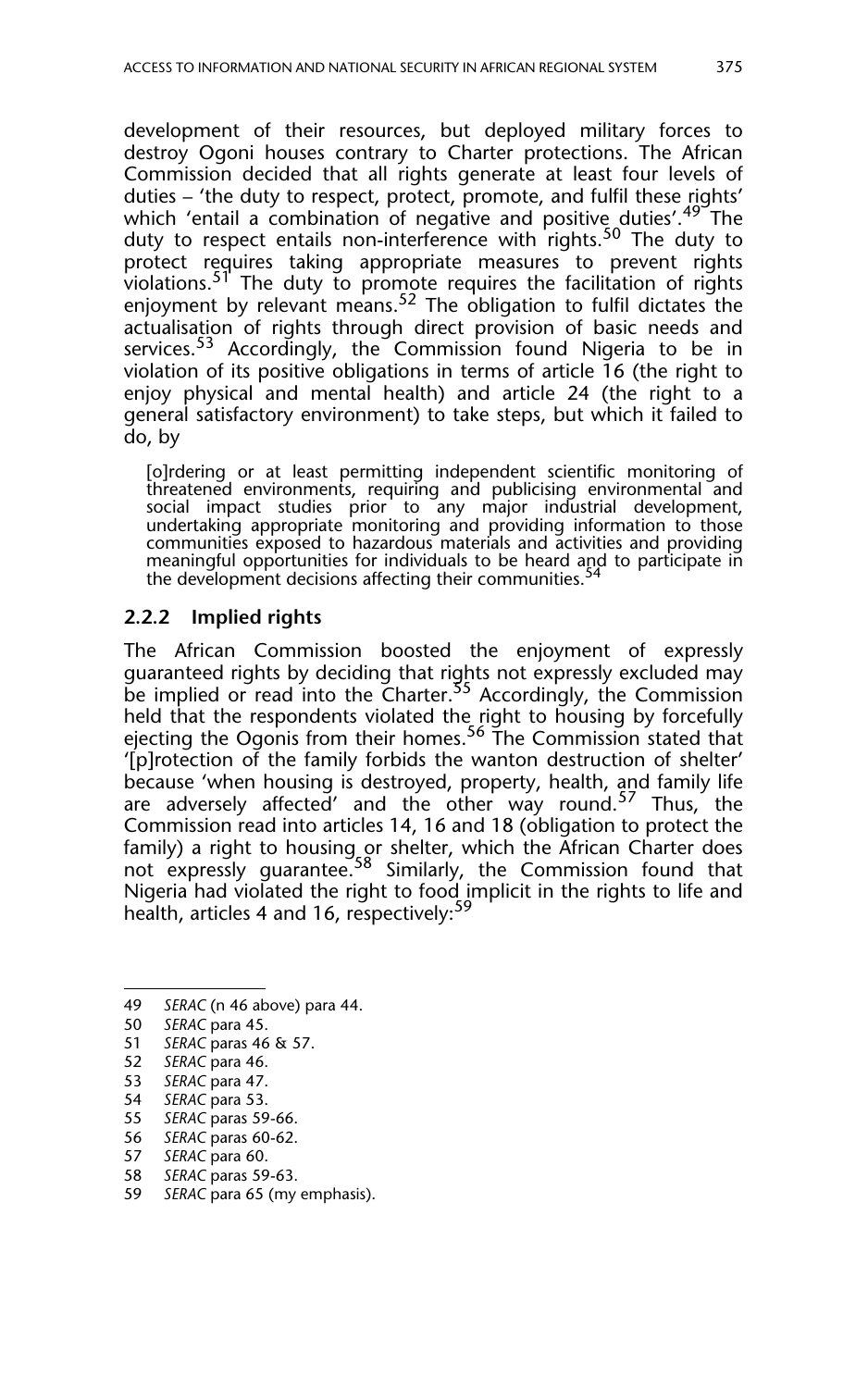The right to food is inseparably linked to the dignity of human beings and is therefore essential for the enjoyment and fulfilment of such other rights as health, education, work and political participation … It [the Nigerian government] should not allow private parties to destroy or contaminate food sources, and prevent peoples' efforts to feed themselves.

#### **2.2.3 Interrelatedness of rights**

*SERAC* demonstrated the parity of socio-economic and civil and political rights in the African Charter.<sup>60</sup> The African Commission found the rights to life and family life to be underscored by the protection of human health, the environment, food sources, property, and so forth.61 The Commission particularly found that the violation of rights to development (article 24) and health was underscored by a violation of the Ogonis' 'right to be informed of hazardous activities', such as the oil exploration on their land, and laid down the applicable principles as follows: 62

Government compliance with the spirit of articles 16 and 24 of the African Charter must also include ordering or at least permitting independent scientific monitoring of threatened environments, requiring and publicising environmental and social impact studies prior to any major industrial development, undertaking appropriate monitoring and providing information to those communities exposed to hazardous materials and activities and providing meaningful opportunities for individuals to be heard and to participate in the development decisions affecting their communities.

Made in the context of a communication touching on the right to control resources (article 21), these principles presuppose an obligation on government and private bodies to proactively disclose information of public interest for participatory decision making. Fortunately, since *SERAC,* the African Commission has utilised its promotional mandate to explicitly recognise the right to information through a supplemental soft law to article 9.

## **3 Elaborations on the content and scope of the right of access to information in article 9**

Mindful of the narrow scope of article 9 of the African Charter, the African Commission adopted a supplemental, albeit non-binding, Declaration of Principles on Freedom of Expression and Access to Information in Africa (Freedom of Expression Declaration).<sup>63</sup> The Declaration 'upholds the spirit of article 9' and signifies the

<sup>60</sup> F Ouguergouz *The African Charter on Human and Peoples' Rights: A comprehensive agenda for human dignity and sustainable democracy in Africa* (2003) 784.

<sup>61</sup> *SERAC* (n 45 above).

<sup>62</sup> *SERAC* para 53.

<sup>63</sup> Originally adopted as Declaration of Principles on Freedom of Expression in Africa at the 32nd ordinary session of the African Commission held in Banjul, The Gambia, 17-23 October 2002, but subsequently amended to include access to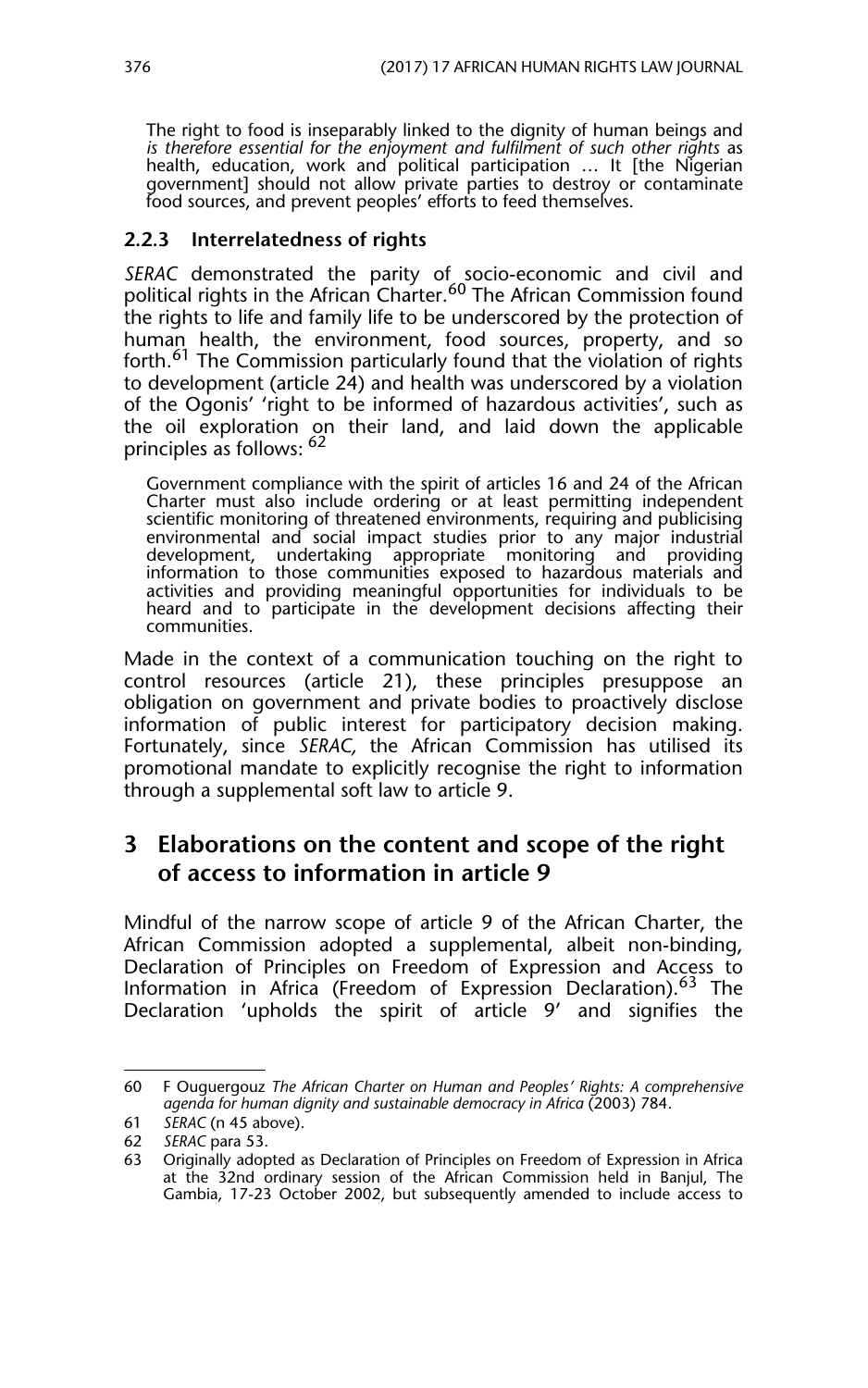acceptance in the African human rights system of the right to information as a stand-alone right.

#### **3.1 Freedom of Expression Declaration**

This Declaration synchronises article 9 with emerging international right to information standards and principles, and establishes the nexus between this right and the right to freedom of expression. The Declaration acknowledges that freedom of expression embraces the right to information necessary for transparency, accountability 'and the strengthening of democracy'.<sup>64</sup> The Declaration affirms the positive obligation of states to guarantee the right, subject only to clearly-defined rules established by law,<sup>65</sup> including information held by private bodies, which is necessary for the exercise of any right (Principle IV (2)). The Declaration preserves the principle of proactive disclosure by requiring public bodies actively to publish information of significant public interest 'even in the absence of a request', and protects public interest disclosures.<sup>66</sup> To remedy any infringement of the right to information, the 'refusal to disclose information' is made subject to appeal to an independent review.<sup>67</sup> Most importantly, the Declaration articulates the positive obligation of states to amend their secrecy laws to comply with 'freedom of information principles'. In furtherance of the commitment to ensure transparency in governance, the African Commission's Special Rapporteur on Freedom of Expression (Special Rapporteur) has developed a Model Law in tandem with right to information principles.

#### **3.2 Model Law on Access to Information in Africa**

The Special Rapporteur was established pursuant to the African Commission's promotional mandate, to *inter alia* monitor states' compliance with right to information (RTI) standards in general and the Declaration in particular.<sup>68</sup> The second Special Rapporteur, Pansy Tlakula, since her appointment in 2005 $^{69}$  has facilitated the drafting $^{70}$ and adoption by the Commission of a Model Law on Access to

<sup>63</sup> information through the African Commission's Resolution ACHPR/Res.122 (XXXXII) 07, adopted at the African Commission's 42nd ordinary session held 15-28 November 2007 in Brazzaville, Republic of Congo.

<sup>64</sup> The Declaration, 4th Preambular Paragraph; Principle I (1).

<sup>65</sup> As above, Principle IV (1).

<sup>66</sup> As above.

<sup>67</sup> As above.

<sup>68</sup> Pursuant to Resolution ACHPR/Res.71 (XXXVI) 04, adopted by the African Commission at its 36th ordinary session held 23 November-7 December 2004 in Dakar, Senegal, but subsequently amended by Resolution ACHPR/Res.122 (XXXXII) 07, adopted by the African Commission at its 42nd ordinary session held 15-28 November 2007 in Brazzaville, Republic of Congo,

<sup>69</sup> Appointed pursuant to ACHPR/Res 84 (XXXXV) 05: Resolution on Freedom of Expression in Africa, adopted at the 38th ordinary session of the African Commission held in Banjul, The Gambia, 21 November-5 December 2005.

<sup>70</sup> ACHPR/Res 167 (XLVIII) 10: Resolution on Securing the Effective Realisation of Access to Information in Africa (mandating the drafting process), adopted at 48th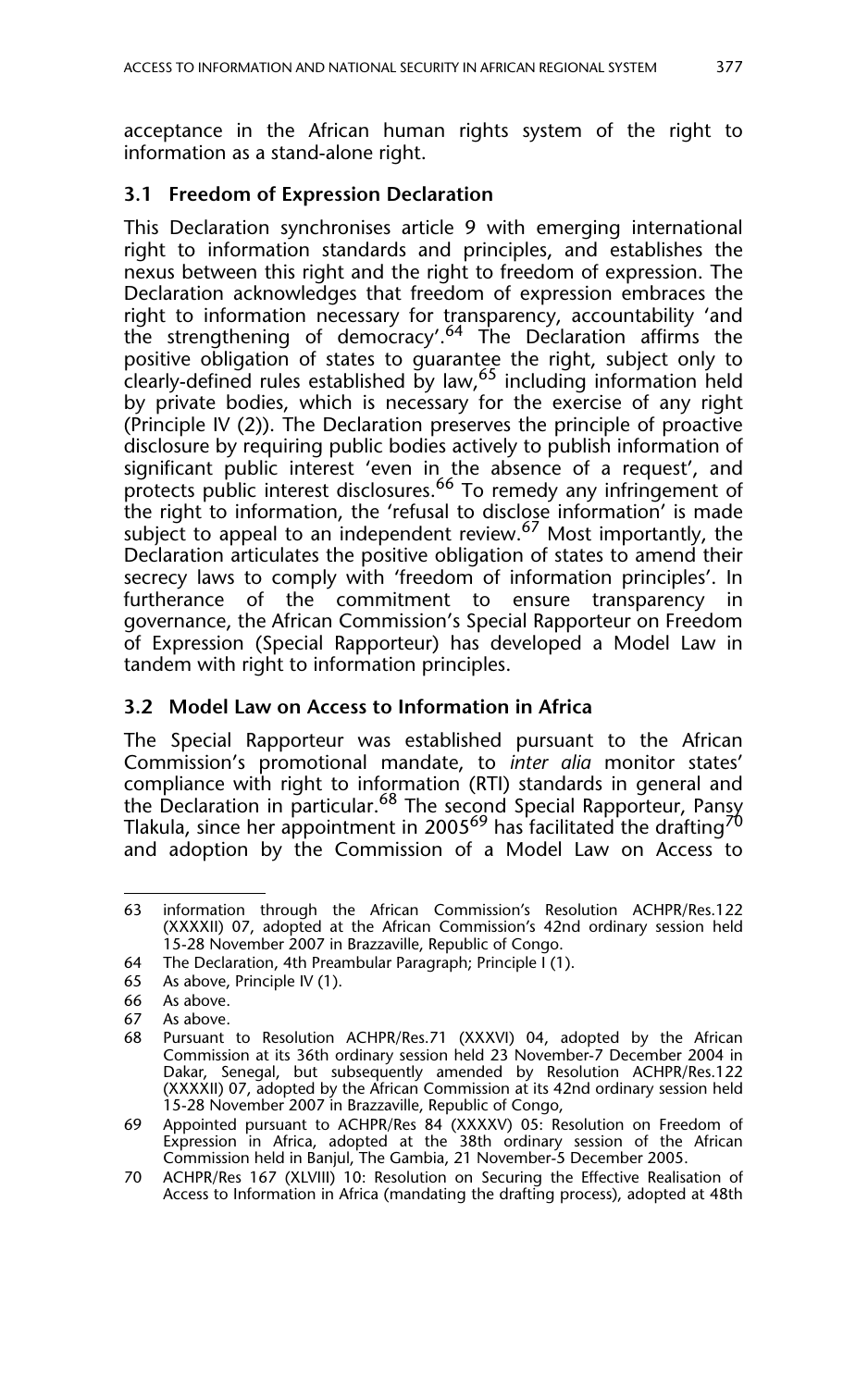Information for Africa (Model Law). $71$  The Model Law gives effect to states' related obligations under articles 1 and 9 of the African Charter $72$  – to take legislative measures to perfect the right to information inclusive of information privately held and required for the protection of rights.<sup>73</sup> According to Viljoen:<sup>74</sup>

[T]he Model Law aims to guide national legislators in 'converting' or 'transforming' the open-ended formulation in article 9 into detailed legislative provisions, allowing for an effective national system for accessing information, held primarily by the states, but also by private entities performing public functions.

Article 1 of the Model Law provides an all-embracing definition of 'information' covering documentary, audio-visual, tangible and intangible materials, and regardless of whether the information came into existence before the law's date of coming into operation. It embodies principles such as maximum disclosure and presumption of disclosure (article 2); proactive disclosure (article 7); primacy of right to information law (article 4); and limited exemptions (part III, sections 24-39).

## **4 National security exemption, public interest override and African right of access to information standards**

Despite adopting right to information laws,  $75$  which are inoperable or deficient,76 many African states still have Official Secrets Acts (OSAs) and national security statutes which criminalise the unauthorised disclosure of government information regardless of national security implications.<sup>77</sup> Furthermore, most of these laws have not been tested judicially for compatibility with African right to information standards.

73 Arts  $3(a)(i)(ii)$  & 12(1) of Model Law.

ordinary session of the African Commission held in Banjul, The Gambia, 10-24 November 2010. The Model Law was officially launched in April 2013.

<sup>71</sup> African Commission on Human and Peoples' Rights Model Law on Access to Information for Africa (2013).

<sup>72</sup> F Viljoen 'Statement at the launching of the Model Law on Access to Information for Africa' at the 53rd session of The African Commission, 12 April 2013 https:// www.chr.up.ac.za/index.php/ati-news.html (accessed 9 October 2016).

<sup>74</sup> Viljoen (n 72 above).

<sup>75</sup> See Africa Freedom of Information website https://www.africafoicentre.org/ index.php/foi-laws & freedom.org website https://www.freedominfo.org/regions/ africa/ (accessed 17 October 2017).

<sup>76</sup> ML Phooko 'An actionable constitutional right of ATI: The case of Southern Africa' in F Diallo & R Calland (eds) *Access to information in Africa: Law, culture and practice* (2013) 171-189.

<sup>77</sup> Kenya's OSA; Uganda's OSA Cap 302 (1913), Defence Force Act (2004), Criminal Procedure and Evidence Code (1967), Preservation of Public Security Act (1960); Nigeria's OSA 1962, Cap O3 Laws of the Federation of Nigeria (LFN) 2004 and the National Security Agencies Act 1986, Cap N7 LFN 2004; Botswana's National Security Act, 1986, sec 4(1), Public Service Act, 2008, sec 27(3); Zimbabwe's OSA.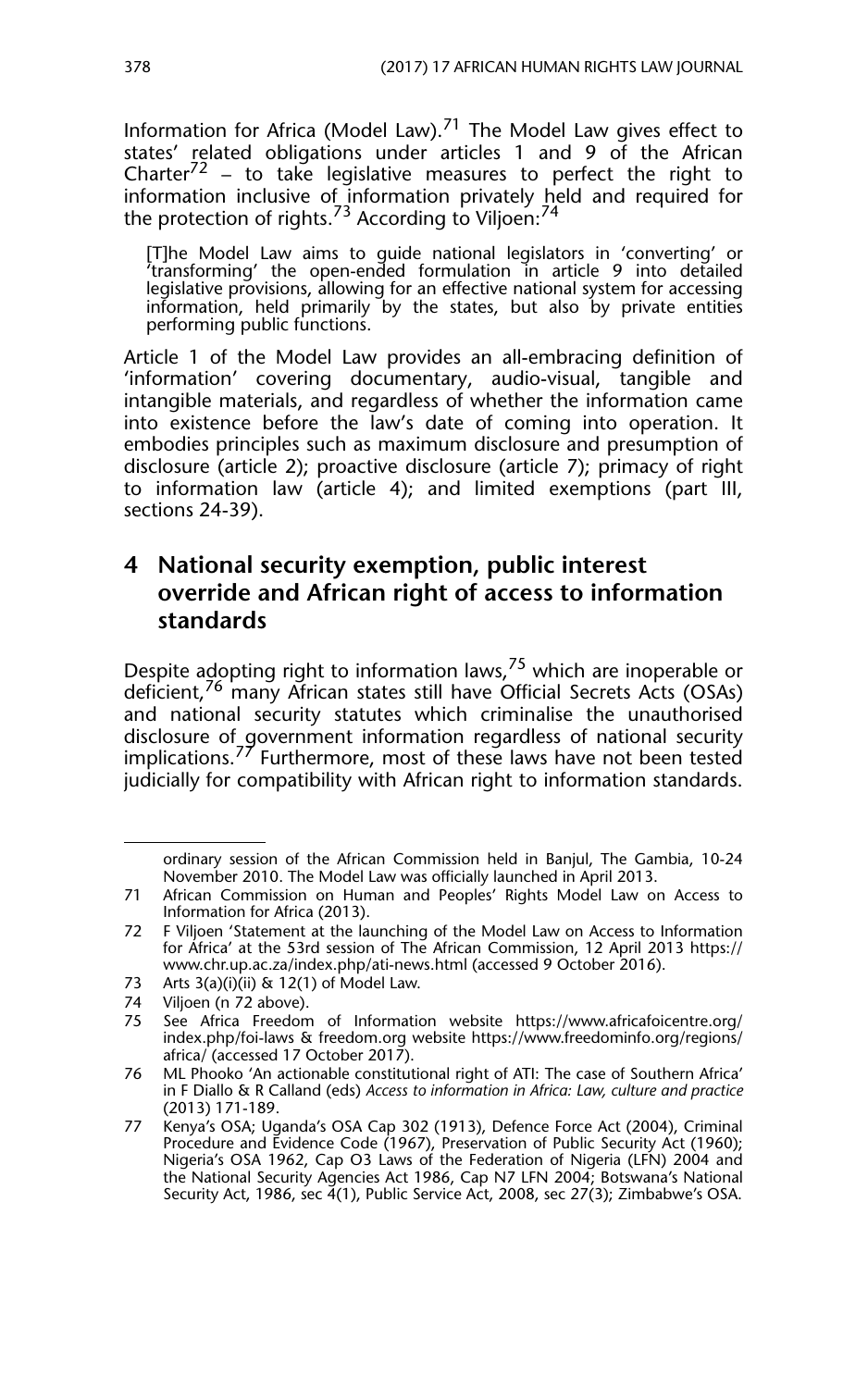The starting point then to determine the scope of a right to information law's national security exemption are the applicable criteria under the relevant 'harm test' and the public interest override tests.<sup>78</sup> Accordingly, the Model Law and other Principles come in handy.

The Global Principles on National Security and the Right to Information 2013 (Tshwane Principles), adopted by international law experts in Tshwane, South Africa, in 2013, are relevant.<sup>79</sup> The Principles aim to ensure 'that information may only be withheld where the public interest in maintaining the information's secrecy clearly outweighs the public interest' in the right to information<sup>80</sup> and 'overriding public interest in disclosure' such that 'withholding on grounds of national security can never be justified'.<sup>81</sup> The public interest override calls for 'balancing the risk of harm [to national security] against the public interest in disclosure', taking due account of relevant factors. Where the public interest in disclosure outweighs the risk of harm, the information sought must be supplied. Furthermore, the non-disclosure of national security information must be prescribed by law, and be necessary in a democratic society for the protection of a national security interest.<sup>82</sup> Similarly, the Model Law recognises an exemption to the right to information to protect national security and defence (article 30), subject to a 'public interest override' against which to test an exemption's legitimacy (article 25), the threshold being 'substantial prejudice to the security or defence of the state' (section 30(1)). Section 30(2) of the Model Law admirably defines 'security or defence of the state' in narrow terms in five categories; that is, military tactics on subversive or hostile activities; defence intelligence or intelligence on subversive or hostile activities; defence intelligence methods or intelligence on subversive or hostile activities; the identity of a confidential source; and the capabilities or vulnerabilities of defence systems excluding nuclear weaponry. Section 30(3) further explains the terms 'subversive or hostile' activities to mean attacks from foreign elements, sabotage, terrorism and espionage. Explicitly defining national security in law is an important practice in democratic societies, but since the Model Law is only a guide, these categories could be further clarified, for instance, concerning nuclear weaponry. The latter would be better addressed by an appropriate national security law or provision enacted in accordance with democratic principles. Nonetheless, the above provisions provide a clear framework for analysis of a national security

<sup>78</sup> JM Ackerman & IE Sandoval-Ballesteros 'Global explosion of freedom of information laws' (2006) 58 *Administrative Law Review* 101-102.

<sup>79</sup> Tshwane Principles https://www.opensocietyfoundations.org/publications/globalprinciplesnational-security-and-freedom-information-tshwane-principles (accessed 7 October 2017).

<sup>80</sup> Tshwane Principles (n 79 above), 15th Preambular paragraph & Principle 3.

<sup>81</sup> Principle 10(A-H) (humanitarian law's violations, government structure, torture, etc).

<sup>82</sup> Tshwane Principles (n 79 above), Principle 3.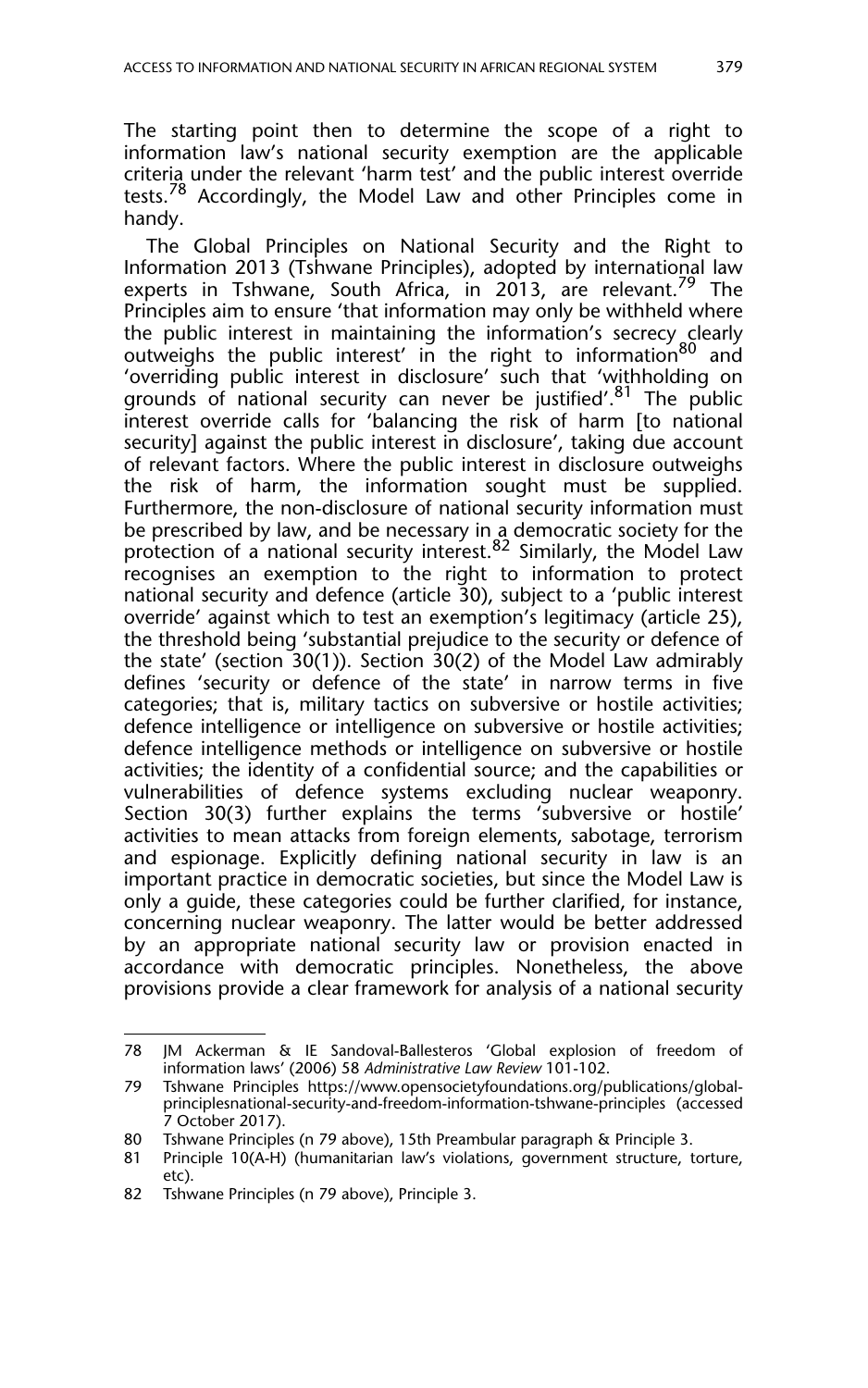exemption. I next examine the extent to which national security exemptions in African RTI laws comply with the region's standards and the relevance of article 9 jurisprudence in this regard.

#### **4.1 National security exemption to the right to information in Africa: Overview of legislative frameworks**

From merely five countries in 2002, 21 African countries have now adopted RTI or freedom of information (FOI) laws,  $83$  and not less than 16 countries have proposed laws<sup>84</sup> while 18 counties (excluding Morocco) had by 28 September 2017 given constitutional protection to RTI.<sup>85</sup>

Some RTI laws contain primacy provisions specifying the overriding role of the public interest. Starting from West Africa, Liberia's highlyrated Freedom of Information Act of 2010 guarantees to everyone the right to information subject only to the Constitution. The Act exempts documents or records the disclosure of which 'would cause injury or substantial harm to Liberia's security or defence (section 4(2)), and prescribes a public interest override (section 4(8)). Sierra Leone's Right to Access Information Act of 2013 guarantees the right to every person (sections 2(1) and (2)), but permits the non-disclosure of information which 'would or could reasonably be expected to seriously prejudice national security and the defence', while section 12(2) provides a public interest override test. Nigeria's Freedom of Information Act of 2011 provides a weak threshold for exempted national security and defence-related information (section 11(1)), which is what '*may* be injurious' while the public interest override is in section 11(2). Compared to Nigeria, Uganda's Access to Information Act of 2005, which gives effect to every citizen's constitutional right to information, recognises a slightly higher non-disclosure threshold where disclosure '*is likely* to prejudice' state security (article 5). However, it broadly defines 'security' to mean 'the protection of Uganda against … crime, criminals and attacks by foreign countries'

<sup>83</sup> Freedominfo.org, 'country info' https://www.freedominfo.org/regions/africa/ (accessed 6 October 2017).

<sup>84</sup> Art 19 'The right to know in Africa' https://www.article19.org/resources.php/resou rce/38889/en/the-right-to-information-around-the-world (accessed 7 October 2017).

<sup>85</sup> Constitutions considered can be found in 'World constitutions illustrated' http:// heinonline.org.ezproxy.uct.ac.za/HOL/COW?collection=cow (accessed 12 October 2017). Art 41 Constitution of the Democratic and People's Algerian Republic (1989) (as amended); art 8 Constitution of Burkina Faso (1991); art 21 Constitution of the Republic of Ghana (1992); art 55(1) Constitution of the Federal Democratic Republic of Ethiopia (1995); art 35 Constitution of Kenya (2010); sec 37 Constitution of the Republic of Malawi (1994); art 18 Tanzania (1977 Amended Constitution); art 34 Constitution of Rwanda; art 32(1)(a) & (b) Constitution of South Africa 1996; art 15(c) Constitution of the Republic of Liberia (1986); art 41 Constitution of the Republic of Uganda (1995); art 48 Constitution of the Republic of Mozambique (2004); art 24 Constitution of the Democratic Republic of the Congo (2006); Constitution of the Republic of Cameroon (1996); art 245(d) Constitution of the Republic of Cape Verde (2010); art 8 Constitution of the Republic of Senegal (2001); art 19(3) Constitution of Eritrea (1997).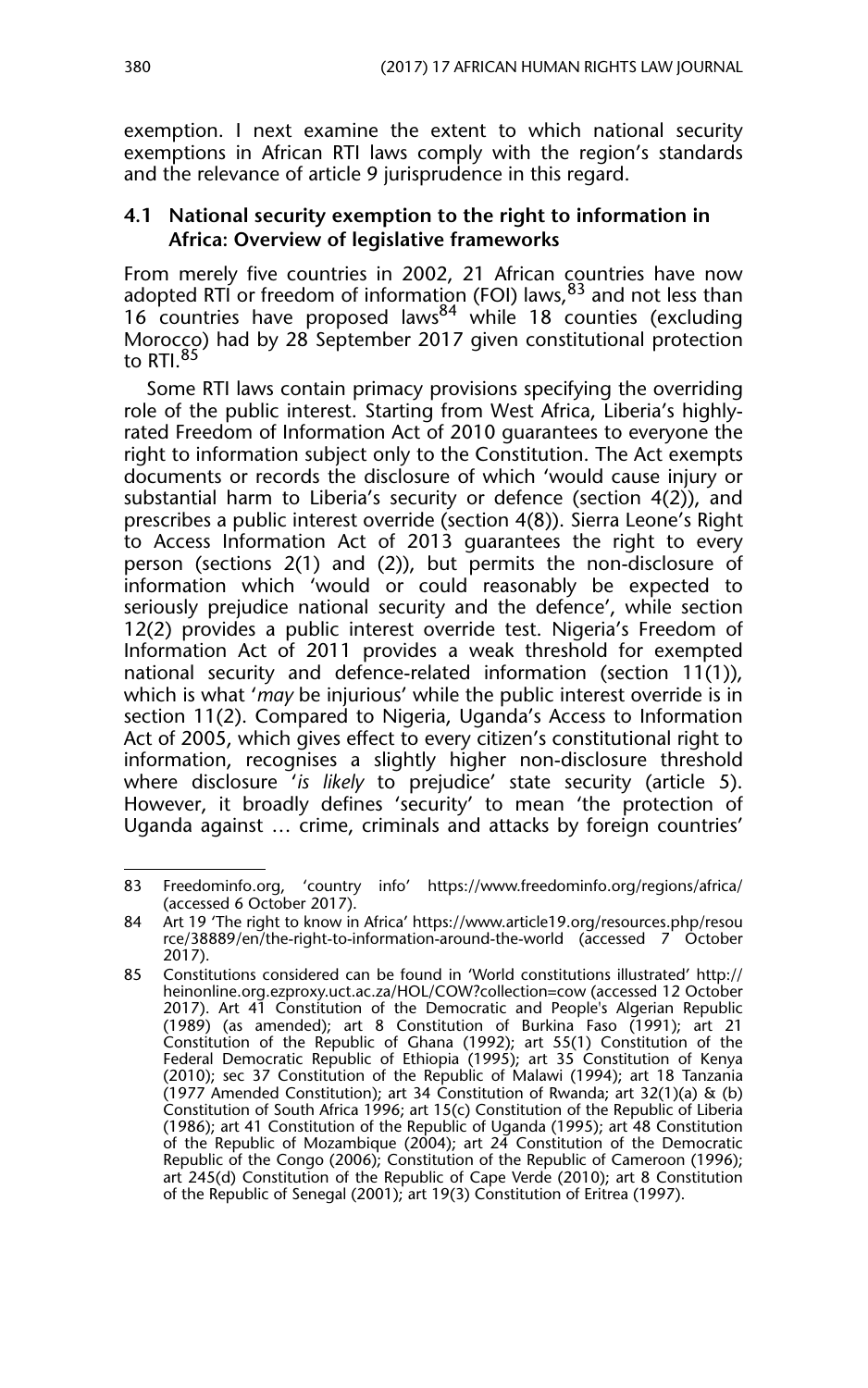(section 4). $86$  Similarly, section 3(a) of Kenya's Access to Information Act of 2016 gives effect to every citizen's constitutional right to information, but provides that the right shall be constitutionally limited in respect of information 'likely to' undermine national security (section 6(1)(a)). Unfortunately, the Act's description of national security-related information  $87$  is infinitely elastic, covering not only economic matters and the conduct of government affairs, but any 'information whose unauthorised disclosure would prejudice national security' (section 6(2)(a)). A subdued public interest override thus exists in section 6(4) under which disclosure 'may be required … as shall be determined by a court'.

Angola's Law on Access to Documents Held by Public Authorities 2002 authorises the head of a public body to withhold national security or defence-related information or the existence or nonexistence thereof upon certifying that its disclosure 'would be almost certain to cause serious harm to national security' (article 35(1)). However, such certification is not subject to any judicial review except by the House of Peoples' Representatives before which it must be tabled. Nevertheless, the Proclamation enjoins public officers to apply a public interest override before non-disclosure (section 28). Rwanda's Access to Information Law 4 of 2013 gives expansive rights to information to 'things intended to be published, facts, speeches in reports, mails, circulars, logbooks … and any other material of public interest by everyone' (article 3). The information withheld shall not be published if 'it may destabilise national security' (article 4(1)). Unfortunately, it still gives much discretion to the responsible Minister to issue an order determining which information could destabilise national security (article 5). As well, a public interest override exists in article 6. A person's right to information guaranteed in section 5(1) of the Malawian Access to Information Act of 2016 may be denied where disclosure would 'reasonably be expected' to damage the security or defence of Malawi, while any such refusal must satisfy the public interest override (section 38). South Sudan's Right to Information Act of 2013 protects every citizen's right to information to knowledge, facts or documents of public interest (section 4(3) and 4(4)), but allows the withholding of a record which 'is likely to jeopardise' national defence and security (section 30). It explicitly defines, in line with the Model Law, 'security of the defence of South Sudan' to mean military tactics, defence intelligence, identity of a confidential source, vulnerabilities of weapons, and so on (section 2(a)). Section 22 sets out a public interest override that specifically states that mere security classification is not an exemption category. South Africa's Promotion of Access to Information Act (PAIA) 2 of 2000 gives effect to constitutional protection for the right to information. PAIA is

<sup>86</sup> The Ugandan Constitutional Court in *Paul Ssemogerere and Zachary Olum v Attorney-General* Constitutional Appeal 1 of 2000 affirmed the constitutional right in art 41(1).

<sup>87</sup> See art 238(1) of the Constitution.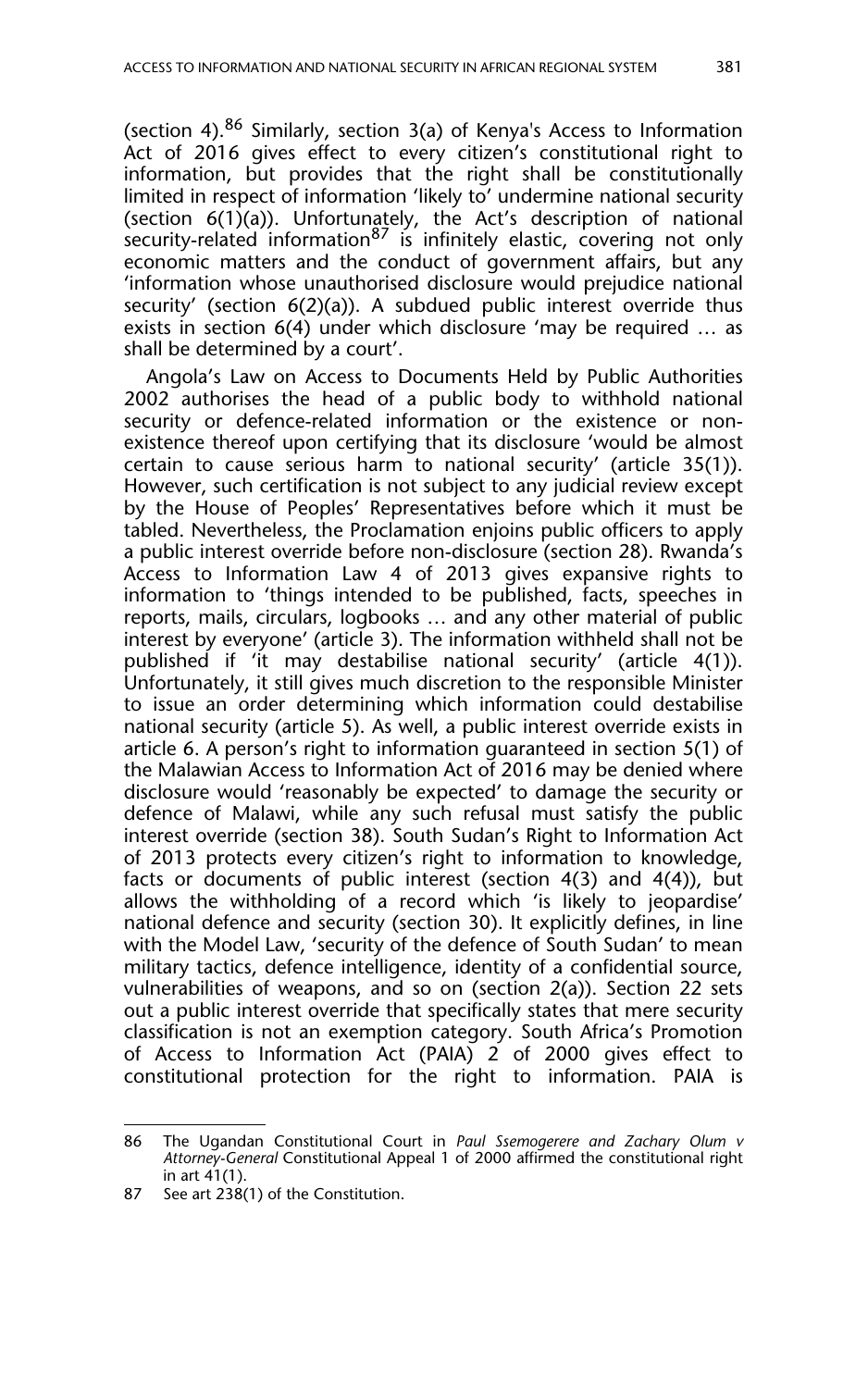considered to be model legislation in Africa considering *inter alia* that information of which the disclosure 'could reasonably be expected to cause prejudice' to the defence and security, must be disclosed if 'the public interest in disclosure clearly outweighs the harm contemplated' (article 41(1)(a)(i)(ii)). Tunisia's Organic Law 2016-22 of 2016 exempts information prejudicial to national security or defence subject to the 'injury test' and public interest test taking into account relevant factors.

Some states have laws without a public interest override**.** Burkina Faso's Access to Public Information and Administrative Documents Law of 2014 exempts classified documents and data where disclosure is likely to cause serious damage to national defence and state security as determined by order of the Minister of Defence (articles 36-38), and not subject to any public interest override. Ethiopia's Freedom of the Mass Media and Access to Information Proclamation 590 of 2008 gives effect to citizens' rights to information (articles 11 and 12), but exempts information excluded by any other legislation (article 15), subject to unspecified 'justifiable limits based on overriding public and private interests'. Guinea's Organic Law L 2010/004/Cnt of 2010 protects the right of '[a]nyone, regardless of nationality or occupation' without disclosing any special interest to public information contained in minutes, statistics, directives, instructions, circulars, calls for tenders, and so on, in accordance with article 7 of the Guinea Constitution (article 1). It excludes 'information concerning institutions dealing with state security affairs or those held by them' 'the disclosure of which would seriously undermine the secrets protected by law', but specifies no public interest test. Zimbabwe's Access to Information and Protection of Privacy Act of 2002<sup>88</sup> has been severely criticised for impeding rather than enhancing the right to information.<sup>89</sup> For instance, it deprives non-citizens and holders of temporary resident, work and student permits of any right to information (section 5(3)). It has no public interest override, while its exemption categories are also overly broad. It debars access to information where disclosure would prejudice the defence and national security and the country's safety or interests (section 17(1)(b)), although it provides for the mandatory disclosure of 'any matter that threatens national security' (section 28(1)(ii)). Article 2 of Niger's Ordinance 2011-22 of 2011 on the Charter on Access to Public and Administrative Documents protects everyone's right to all publicly held data or knowledge existing in written, graphic, video, audio or audio-visual form. It prohibits disclosure of executive documents or information pertaining to national defence secrets, state security or security of persons. Togo's Freedom of Information Act of 2016 guarantees citizens' right to public information and documentation (article 1), excluding security and national defence-related information (article 2). The law has no

<sup>88</sup> AIPP https://www.kubatana.net/html/archive/legisl/030611aippaamd.asp?sector= LEGIS (accessed 15 October 2917).

<sup>89</sup> Darch & Underwood (n 6 above).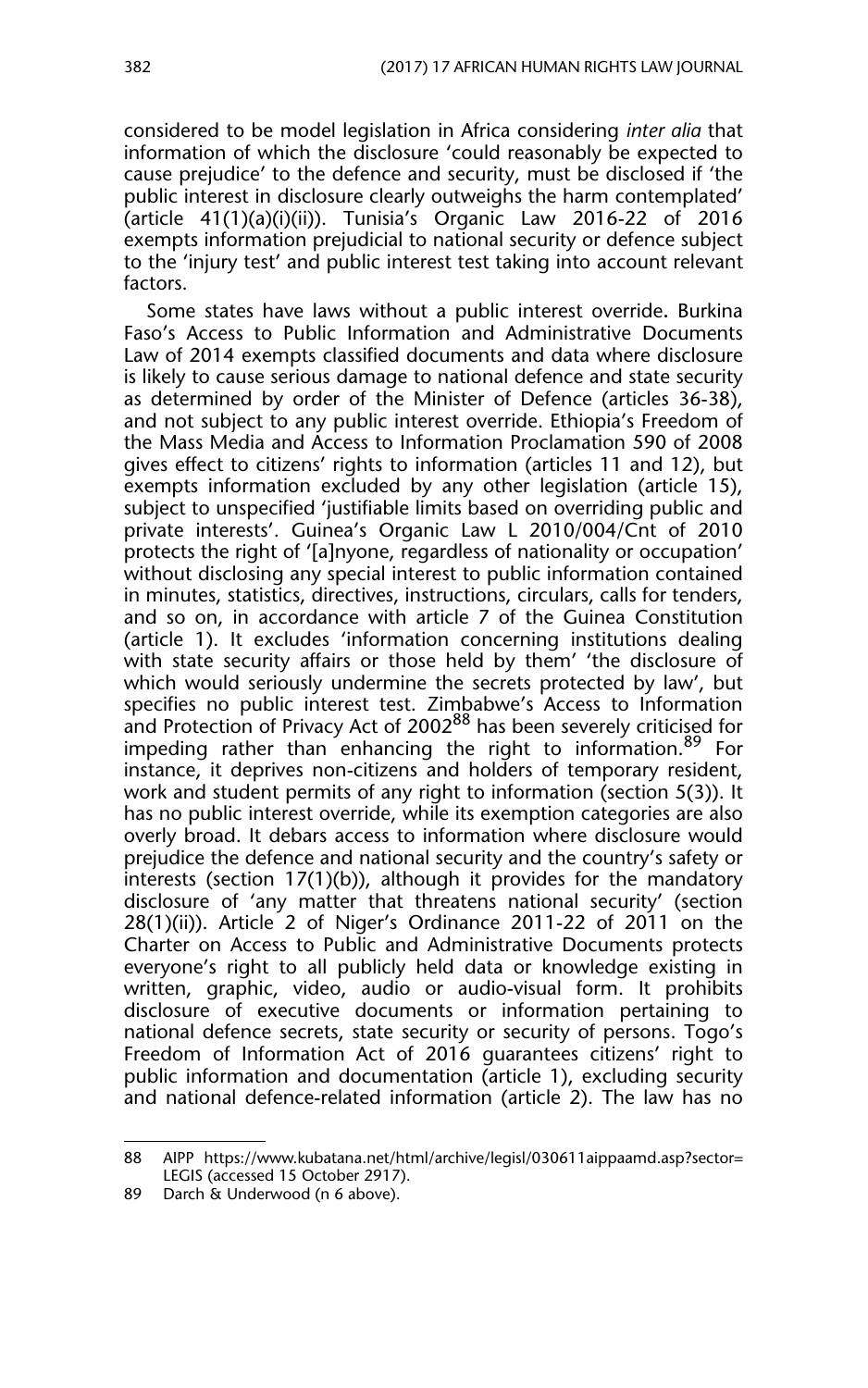public override or harm test, but compels a public body to refuse to confirm the existence or to communicate any information that may affect the security of the state (article 38). Unauthorised disclosure of 'non-communicable information' is punishable by administrative penalties and other applicable sanctions.

Tanzania's Access to Information Act of 2016,<sup>90</sup> which gives rights to information accorded only to Tanzanian citizens (section 5), exempts information where the disclosure may undermine defence and national security (section  $6(2)(a)$ ). The Act disappointedly expands 'information relating to national security' to 'foreign relations or foreign activities' (section 6(3)(d)) and has no explicit public interest override. English translations of Mozambique's Access to Information Act of 2014 are not readily available, but an online article states that the law exempts 'state secrets defined by law'.<sup>91</sup> The existence of a public interest override in the law is not clear.

States without RTI laws include Algeria, Cameroon, Chad, Egypt, Eritrea, Ghana, Mauritius, Lesotho, Libya, Mauritania, Somalia, Zambia, Seychelles, and Democratic Republic of the Congo. Nevertheless, the African Commission and African Court can still give effect to RTI at the regional level in these states. The Commission can draw from international treaties and jurisprudence, such as the ICCPR and *Claude Reyes & Others*, 92 and the African Court can enforce international instruments binding on states that have ratified its Protocol and permit personal cases. Moreover, 54 African states have ratified the African Charter.<sup>93</sup> Notably, the constitutions of some of the countries concerned treat international agreements ratified by them as superior to domestic law<sup>94</sup> while some constitutions provide that treaties be incorporated into domestic law<sup>95</sup> or became operative by National Assembly Resolution.<sup>96</sup> The Constitutions of countries such as Burundi (article 292), Cape Verde (article 12), Egypt (article 151) and Gabon (article 114) provide that ratified treaties enter into force upon publication. In addition, the interpretation clauses of constitutions of the countries concerned also provide for the use of international treaties as interpretative aid. For countries like

<sup>90</sup> Freedominfo.org 'Tanzania' https://www.freedominfo.org/wp-content/uploads/ Tanzania-Access-to-Information-Act-2016.pdf (accessed 10 October 2017).

<sup>91</sup> Freedominfo.org 'Mozambique President signs FOI legislation; 103rd nation' https://www.freedominfo.org/2015/01/mozambique-president-signs-foilegislation-103rd-nation/ (accessed 18 October 2017).

<sup>92</sup> According to arts 60 & 61 African Charter.

<sup>93</sup> All states signed at least one of Africa's right to information instruments. See OAU/ AU Treaties, Conventions, Protocols and Charters https://www.//au.int/en/treaties (accessed 2 October 2017).

<sup>94 &#</sup>x27;World constitutions illustrated' (n 85 above). Benin (art 147); Burundi (art 292); Cameroon (art 45); Central African Republic (art 69); Chad (art 222); Comoros (art 10); Congo (art 185); DRC (art 215); Djibouti (art 37); Guinea Bissau (art 79); Madagascar (art 82(3)); Mali (art 116); Mauritania (art 80); Senegal (art 98); Togo (art  $140$ ); and Tunisia (art 32).

<sup>95</sup> AP Blaustein & GH Flanz (eds) *Constitutions of the Countries of the World* (2006).

<sup>96</sup> As above.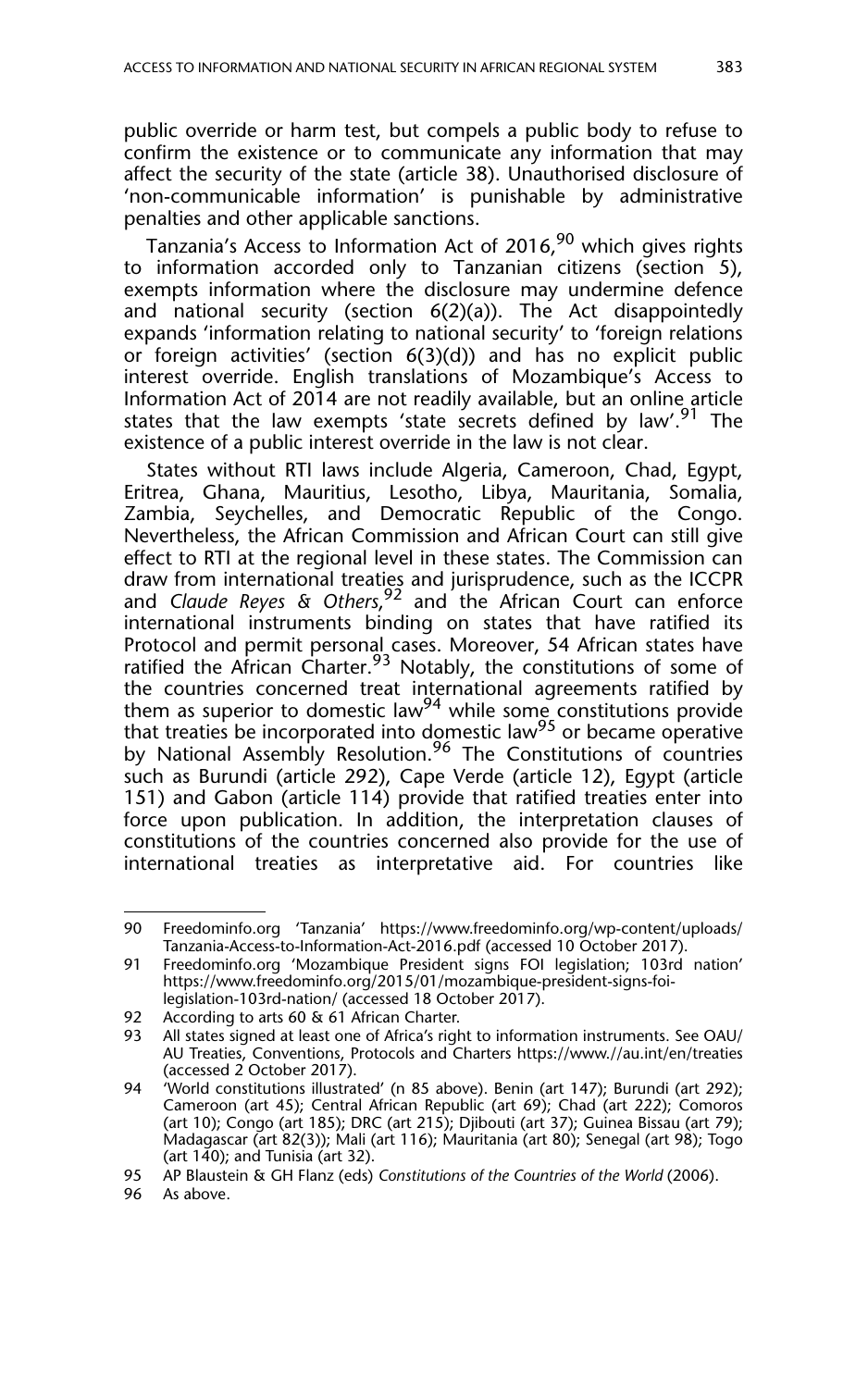Cameroon, Chad, Senegal, Burundi, the African Charter recited in the Preambles are explicitly made part of their Constitutions.<sup>97</sup> For Namibia, domesticated international agreements form part of its law.<sup>98</sup> The Swaziland Constitution provides that once approved by parliament, self-executing agreements become operative. African right to information standards thus can be enforced creatively through the opportunities provided by such constitutional provisions. Lastly, the Commission's copious and the African Court's incipient jurisprudence on national security restrictions to freedom of expression are also analytically useful.

#### **4.2 Three-part test of national security restrictions in the African Commission's and African Court's jurisprudence**

This section highlights the African Commission's and Court's jurisprudence on national security restrictions on article 9 rights with a view to showing how these institutions could deal with future RTIrestriction cases. Of course, it is worth noting that independent or judicial scrutiny of non-disclosure becomes relevant after a public or private body, as the case may be, might have applied the harm and public interest override tests, albeit objectionably.

The entire architecture of article 9 prescribes no explicit limitation criteria except the phrase *'*within the law' in article 9(2) which *prima facie* gives leeway for open-ended qualifications to freedom of expression.<sup>99</sup> However, the Commission has admirably curtailed undue restrictions, and the exercise of unfettered discretion or attempts by states to avoid their article 1 obligations.<sup>100</sup> Hence, the Commission has acknowledged:<sup>101</sup>

Though in the African Charter, the grounds of limitation to freedom of expression are not expressly provided as in other international and regional human rights treaties, the phrase 'within the law', under article 9(2) provides a leeway to cautiously fit in legitimate and justifiable individual, collective and national interests as grounds of limitation.

Furthermore, based on the Commission's evolutionary jurisprudence on the nature of duties imposed by the African Charter, article 27(2) has become the general limitation clause of the Charter.<sup>102</sup> Article 27(2) provides that '[t]he rights and freedoms of each individual shall be exercised with due regard to the rights of others, collective security, morality and common interest'. Consequently, the totality of

<sup>97</sup> As above.

<sup>98</sup> Art 144 Constitution of the Republic of Namibia 1990.

<sup>99</sup> Welch (n 39 above).

<sup>100</sup> *Media Rights Agenda & Others v Nigeria* (2000) AHRLR 200 (ACHPR 1998) paras 78-82; *Constitutional Rights Project (in respect of Lekwot and Others) v Nigeria* (2000) AHRLR 183 (ACHPR 1995); *Legal Resources Foundation v Zambia* (2001) AHRLR 84 (ACHPR 2001) paras 70, 71.

<sup>101</sup> *Good v Botswana* (2010) AHRLR 43 (ACHPR 2010) para 188.

<sup>102</sup> C Heyns 'The African regional human rights system: The African Charter' (2004) 108 *Pennsylvania State Law Review* 679 692.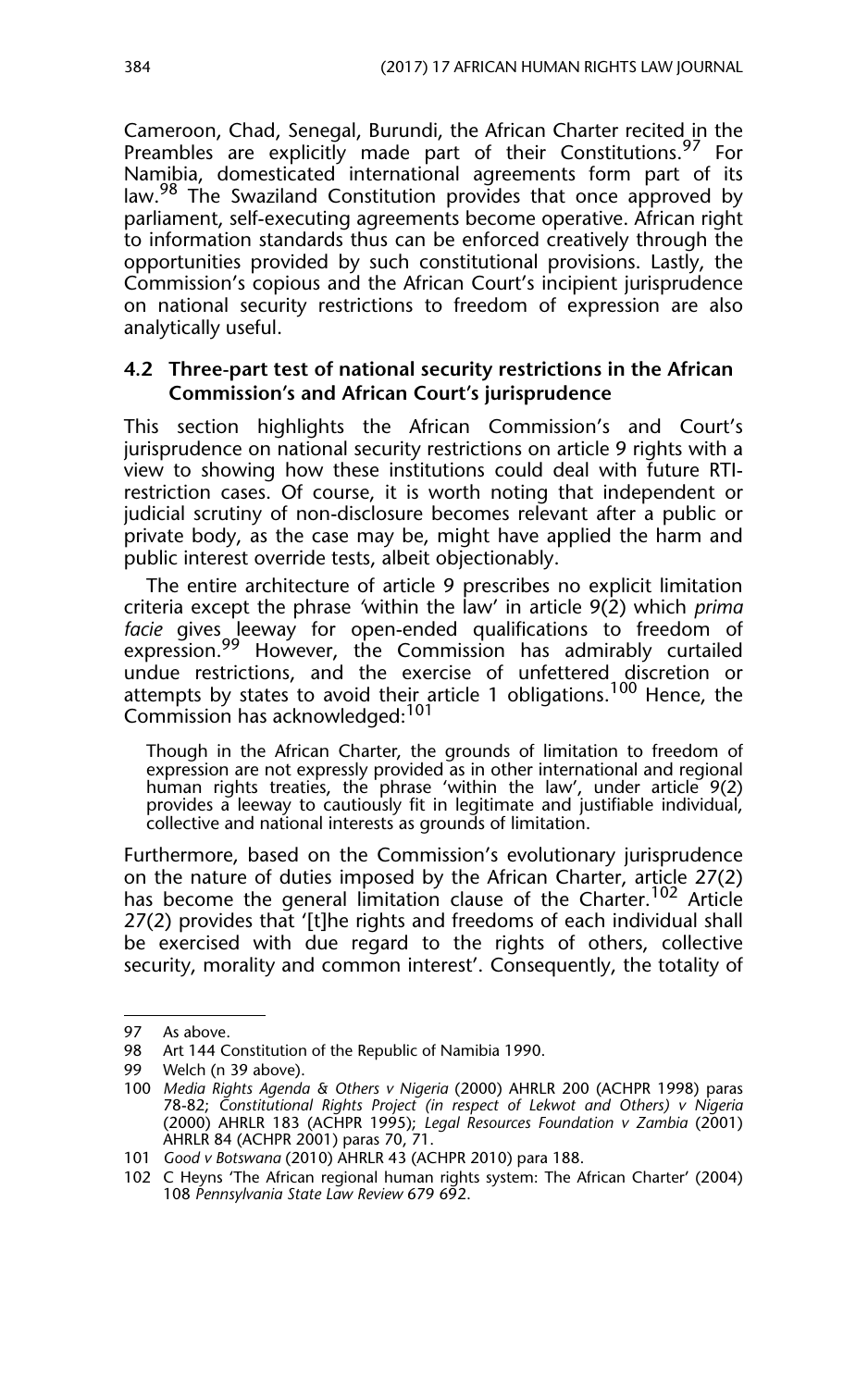the Commission's jurisprudence and elaborations regarding restrictions to article 9 reveals that a restriction must be prescribed by 'law', serve a 'legitimate' public interest; and be strictly 'necessary' to achieve that legitimate interest. These are similar to those found in international human rights law and jurisprudence.<sup>103</sup> I now analyse each requirement in detail.

#### **4.2.1 'Within the law' (principle of legality)**

A key principle emanating from the Commission's decisions is that the phrase 'within the law' in article 9(2) accommodates only national law that conforms with international standards and does not allow African states to evade Charter obligations<sup>104</sup> or adopt laws inconsistent with binding international laws.105 The Commission has set standards to the effect that

competent authorities should not enact provisions which would limit the exercise of this freedom. The competent authorities should not override constitutional provisions or undermine fundamental rights guaranteed by the constitution and international human rights standards.

In *Good v Republic of Botswana*, 107 Botswana argued that states possess absolute national security prerogative under the Charter's articles 23(1) and 12(2) as applicable under Botswana's Immigration Act. A Presidential Order denied the applicant, a prohibited immigrant, reasons for expulsion and judicial review pursuant to the Act. The Commission held that the Order violated the Applicant's rights to information under article 9(1) and access to justice (article 7) and article 1.

Furthermore, 'within the law' implies that freedom of expression may be subjected only to national security restriction in a rule of law

<sup>103</sup> Human Rights Committee, General Comment 31, UN Doc. CCPR/C/21/Rev.1/ Add.13 (2004) paras 4-6.

<sup>104</sup> *Constitutional Rights Project (in respect of Lekwot & Others) v Nigeria* (2000) AHRLR 183 (ACHPR 1995) para 11 concerned the Civil Disturbances (Special Tribunal) Decree, part IV, sec 8(1); *Civil Liberties Organisation (in respect of Bar Association) v Nigeria* (2000) AHRLR 186 (ACHPR 1995) para 10 concerned the Legal Practitioners' (Amendment) Decree 21 of 1993, sec 23A(1); and *Civil Liberties Organisation v Nigeria* (2000) AHRLR 188 (ACHPR 1995) concerned the Constitution (Suspension and Modification) Decree 107 of 1993 and the Political Parties (Dissolution) Decree 114 of 1993, sec 13(1). In these decisions in respect of Nigeria, the African Commission found that relevant laws with ouster clauses that allowed the executive branch to operate without judicial check violated arts 7 and 26 of the African Charter.

<sup>105</sup> *Malawi African Association & Others v Mauritania* (2000) AHRLR 149 (ACHPR 2000), para 102 (affirming that 'within the law' relate to FOE limitations permitted under international norms); *Law Office of Ghazi Suleiman v Sudan (I)* (2003) AHRLR 134 (ACHPR 2003) paras 37, 42-53, 56-67 (acknowledging Sudan's legitimate security concerns, but declaring Sudan's National Security Act 1994 claim to primacy and eroding of the core of internationally-protected rights as inconsistent with the Charter).

<sup>106</sup> *Media Rights Agenda* (n 100 above) para 15.

<sup>107 (2010)</sup> AHRLR 43 (ACHPR 2010).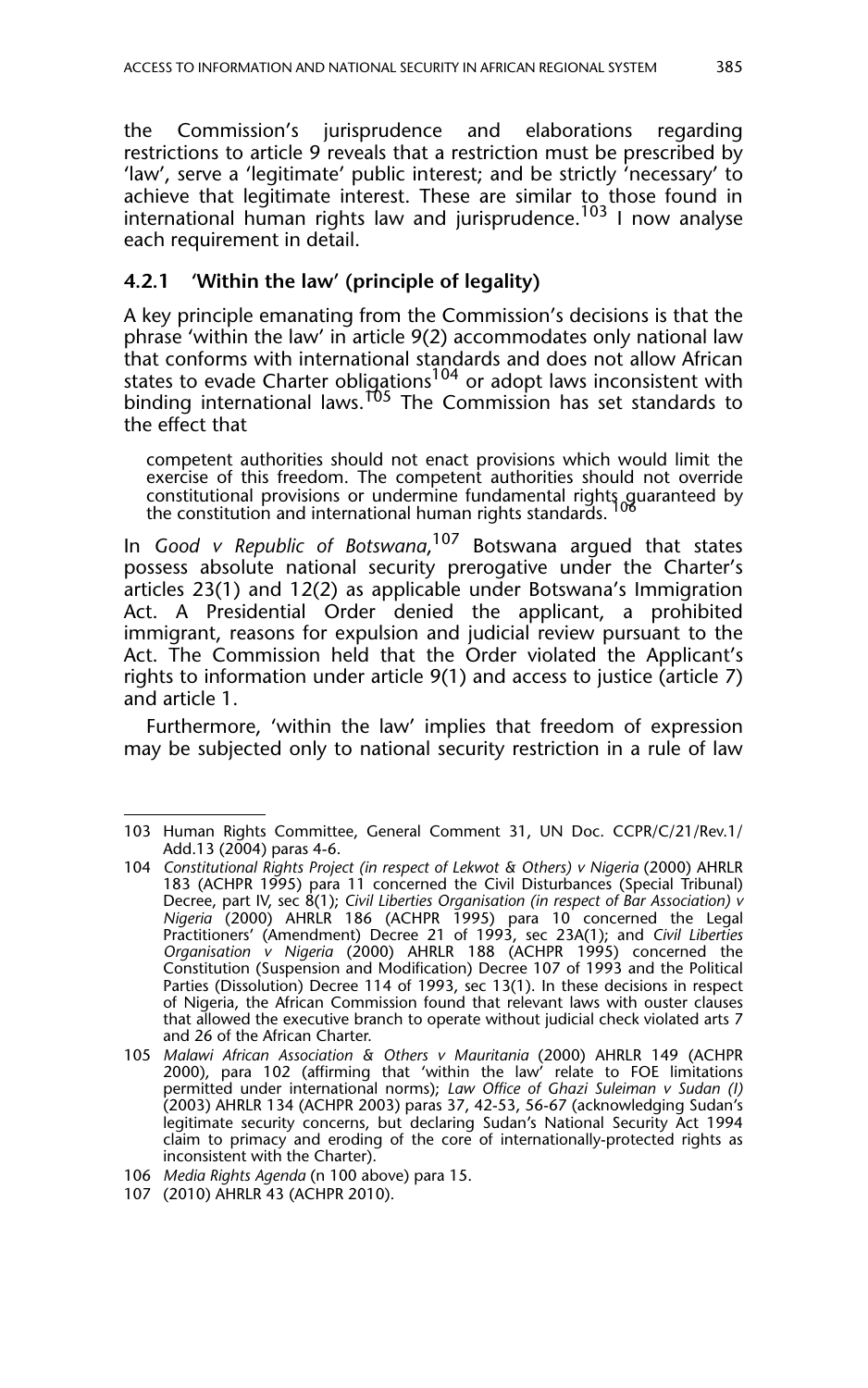which gives clear notice of restrictions within its scope.<sup>108</sup> This excludes the exercise of unfettered discretion upon persons entrusted with the law's execution.<sup>109</sup> To meet the test, a limiting law, therefore, must be of general application. $^{110}$ 

#### **4.2.2 Legitimate purpose (principle of legitimacy)**

To be legitimate, a restriction must apply in clearly-established circumstances and uphold a public interest. In *Constitutional Rights* Project & Others v Nigeria,<sup>111</sup> which concerned the three military decrees which proscribed certain named newspapers and sealed off their premises without trial for unsubstantiated security reasons, the Commission stated:<sup>112</sup>

The only legitimate reasons for limitations of the rights and freedoms of the African Charter are found in article 27(2), that is, that the rights of the Charter shall be exercised with due regard to the rights of others, collective security, morality and common interest.

Again, the African Commission has not applied the Model Law's definition of national security within the context of the right to information,<sup>113</sup> but has enjoined states not to conflate their national security with interests of public order, public safety and civil security or to excuse gross violations of people's rights in the interests of national security.114 Hence, the Commission has repeated that

[t]he reasons for possible limitations must be founded in a legitimate state interest and the evils of limitations of rights must be strictly proportionate with and absolutely necessary for the advantages which are to be obtained. Even more important, a limitation may never have as a consequence that the right itself becomes illusory.<sup>1</sup>

This brings to fore the third aspect of the test.

#### **4.2.3 Necessity principle**

'Necessity' relates to the concern for proportionality between the extent of the limitation measured against the nature of right involved,

<sup>108</sup> *Malawi African Association* (n 105 above) para 107 (a vague law that created a national security offence of belonging to a secret association without specifying the ingredients of the offence failed the test of legality).

<sup>109</sup> *Media Rights Agenda* (n 100 above) paras 57-59.

<sup>110</sup> *Constitutional Rights Project &nd Others v Nigeria* (2000) AHRLR 227 (ACHPR 1999) para 44 (*ad hominem* and retroactive decrees cannot be 'within the law'); *Scanlen and Holderness v Zimbabwe* (2009) AHRLR 289 (ACHPR 2009) para 117 (*ad hominem* provisions of the Zimbabwean Access to Information and Protection of Privacy Act not 'within the law').

<sup>111 (2000)</sup> AHRLR 227 (ACHPR 1999).

<sup>112</sup> *SERAC* (n 45 above) para 41; *COHRE* case (n 47 above) para 165.

<sup>113</sup> However, see the *COHRE* case (n 47 above) para 171 (holding that 'national security examines how the state protects the physical integrity of its citizens from external threats such as invasion, terrorism, and bio-security risks to human health').

<sup>114</sup> *Scanlen and Holderness* (n 110 above) paras 109-110.

<sup>115</sup> *Legal Resources Foundation* (n 100 above) para 72.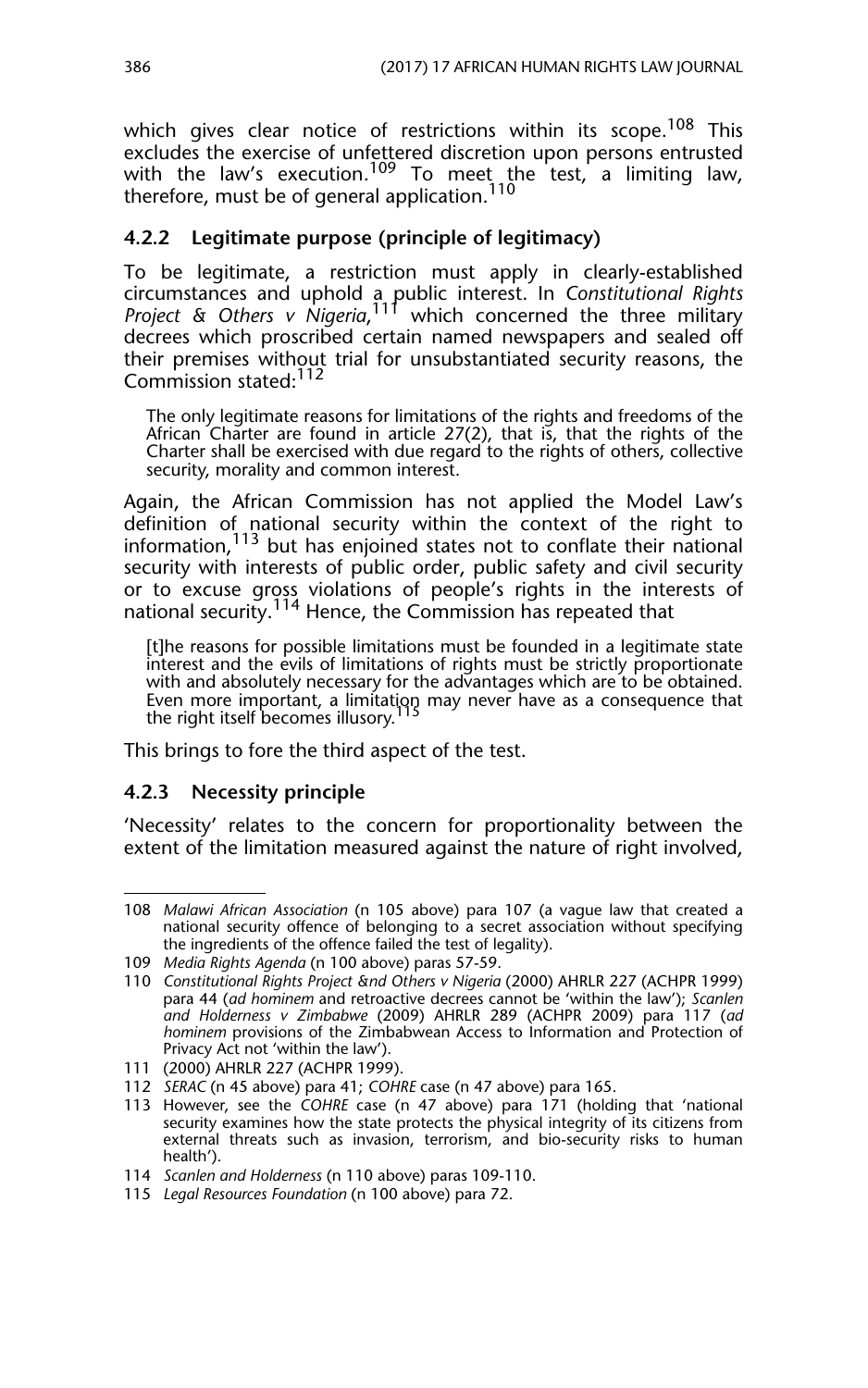and aims to prevent unreasonably excessive limitations.<sup>116</sup> The African Commission has consistently affirmed that restrictions must be as minimal as possible such that the right's infringement is not more than strictly necessary to achieve its desired objective.<sup>117</sup>

In *Media Rights Agenda*, the Commission held that barring the publication of information that creates a real danger to national security, the prohibition of criticisms of official policy violated article 9(2) and was non-compliant with article 27(2).<sup>118</sup> The Commission also upheld the standard that

[t]he reasons for possible limitations must be founded in a legitimate state interest and the evils of limitations of rights must be strictly proportionate with and absolutely necessary for the advantages which are to be obtained.

In *Constitutional Rights Project & Another v Nigeria*, 120 Nigeria's State Security (Detention of Persons) (Amendment) Decree 14 of 1994 permitted indefinite detention for acts 'prejudicial to state security or the economic adversity of the nation', and conferred the sole discretion to determine the interest of state security on the executive. The law denied the right to *habeas corpus* and judicial remedy for the infringement of rights. These measures were held to be extreme to fulfil the objective of maintaining public peace and a violation of the Charter.<sup>121</sup>

Furthermore, any limitation on rights should be 'the least restrictive measures possible' to achieve that need,  $122$  and be rationally related with its purpose,<sup>123</sup> although the African Commission sometimes endorses the 'less restrictive means' approach of putting a limitation's legitimate aim into effect.<sup>124</sup> Notwithstanding these robust interpretations, the Commission's lacks power to implement its recommendations, often disregarded by states, prompting the setting up of an African Court.<sup>125</sup>

- 118 *Media Rights Agenda* (n 100 above) paras 73-75.
- 119 *Media Rights Agenda* para 69.
- 120 (2000) AHRLR 235 (ACHPR 1999).
- 121 *Constitutional Rights Project* (n 120 above) paras 33-35.
- 122 *COHRE* case (n 47 above) para 214.
- 123 *Interights & Others v Mauritania* (2004) AHRLR 87 (ACHPR 2004) paras 64-75.
- 124 *Zimbabwe Lawyers for Human Rights & Associated Newspapers of Zimbabwe v Zimbabwe* (2009) AHRLR 235 (ACHPR 2009) paras 176-180; *Interights* (n 123 above) paras 64-75 (the dissolution of a newspaper and seizure of its properties found to be disproportionate to the nature of a national security offence committed when lesser punishments are available); *Prince v South Africa* (2004) AHRLR 105 (ACHPR 2004) (a 'less restrictive means' required in the Constitution of the Republic of South Africa, 1996, sec 36).

<sup>116</sup> *Scanlen and Holderness* (n 110 above) paras 94-98 (the Zimbabwean government's compulsory yearly licensing scheme for journalists aimed at preventing journalists from 'spreading falsehoods' was found to disembowel the right to receive information and excessive).

<sup>117</sup> *Amnesty International & Others v Sudan* (2000) AHRLR 297 (ACHPR 1999) para 80.

<sup>125</sup> EG Nalbandian 'The challenges facing African Court of Human and Peoples' Rights' (2007) 1 *Mizan Law Review* 75.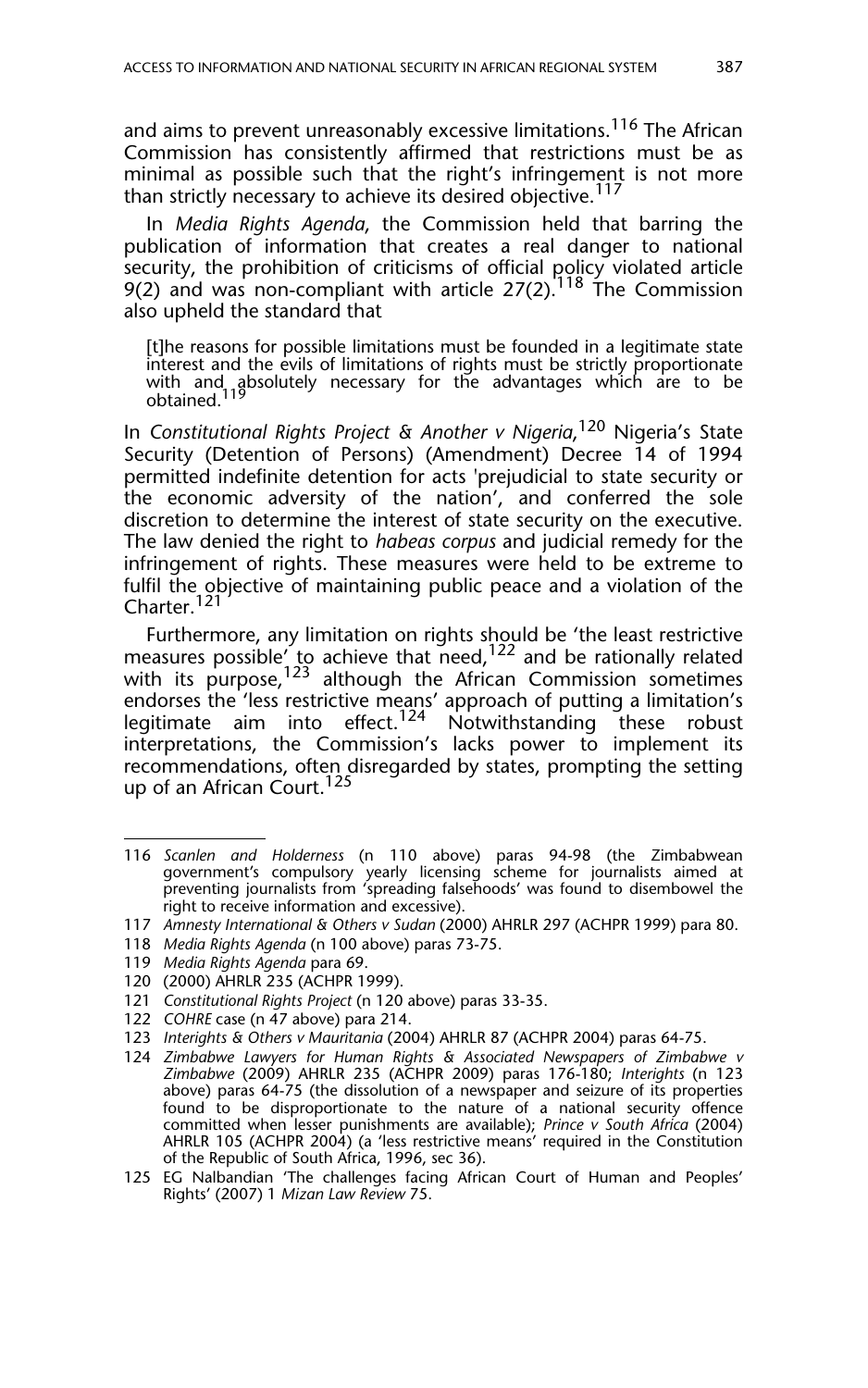#### **4.2.4 African Court's jurisprudence on restrictions to freedom of expression**

The African Court was established under article 1 of its enabling instrument<sup>126</sup> to provide effective remedies,<sup>127</sup> to complement and re-inforce the protective mandate of the Commission.<sup>128</sup> The Court has jurisdiction concerning the interpretation and application of its Protocol, the African Charter, and other human rights instruments ratified by state parties, $129$  including requests for legal advisory opinions by the AU or AU member states. The Court adjudicates cases from non-governmental organisations (NGOs) recognised by the AU in accordance with article  $4(1)^{130}$  and from individuals against state parties that have accepted its individual jurisdiction in terms of article  $34(6)$  of its Protocol.<sup>131</sup>

Although the African Court is yet to definitively pronounce on the right to information and national security retractions thereto, it has shown an earnest desire to expand the scope of freedom of expression and constrain restrictions thereof,<sup>132</sup> which portend hope that it would apply analogous principles to the right to information determinations in future. For instance, in *Tanganyika Law Society, Legal and Human Rights Centre & Rev C Mtikila v Tanzania*, 133 the Court said:

[T]he Commission has stated that the 'only legitimate reasons for limitations to the rights and freedoms of the African Charter' are found in article 27(2) of the Charter. After assessing whether the restriction is effected through a 'law of general application', the Commission applies a proportionality test, in terms of which it weighs the impact, nature and extent of the limitation against the legitimate state interest serving a particular goal. The legitimate interest must be 'proportionate with and absolutely necessary for the advantages which are to be obtained'.

- 129 Arts 3 & 7 African Court Protocol.
- 130 Request for Advisory Opinion by The Centre for Human Rights of the University of Pretoria and The Coalition of African Lesbians 002/2015 Advisory Opinion 28 September 2017 https://www.en.african-court.org/images/Cases/Judgment/ 002-2015-African%20Lesbians-%20Advisory%20Opinion-28%20September%202017.pdf (accessed 12 October 2017).
- 131 Art 5(3) African Court Protocol; Application 1/11 *Femi Falana v The African Union*, Report on the Activities of the African Court on Human and Peoples' Rights (21-25 January 2013).

<sup>126</sup> Protocol to the African Charter on Human and Peoples' Rights on the Establishment of the African Court on Human and Peoples' Rights OAU/LEG/MIN/ AFCHPR/PROT(III), adopted in June 1998, entered into force 25 January 2004, reprinted in (1997) 9 *African Journal of International and Comparative Law* 953 (African Court Protocol).

<sup>127</sup> Art 27(1) African Court Protocol.

<sup>128</sup> Art 2 African Court Protocol.

<sup>132</sup> Application 4/2013*, Lohé Issa Konaté v The Republic of Burkina Faso* (freedom of expression in art 9 of the African Charter extends to the publication of information critical of public officials, but criminal sanctions thereto are illegal and contrary to the spirit of art 9 and international law)*.*

<sup>133</sup> Applications 9/2011 & 011/2011 (judgment of 2013).